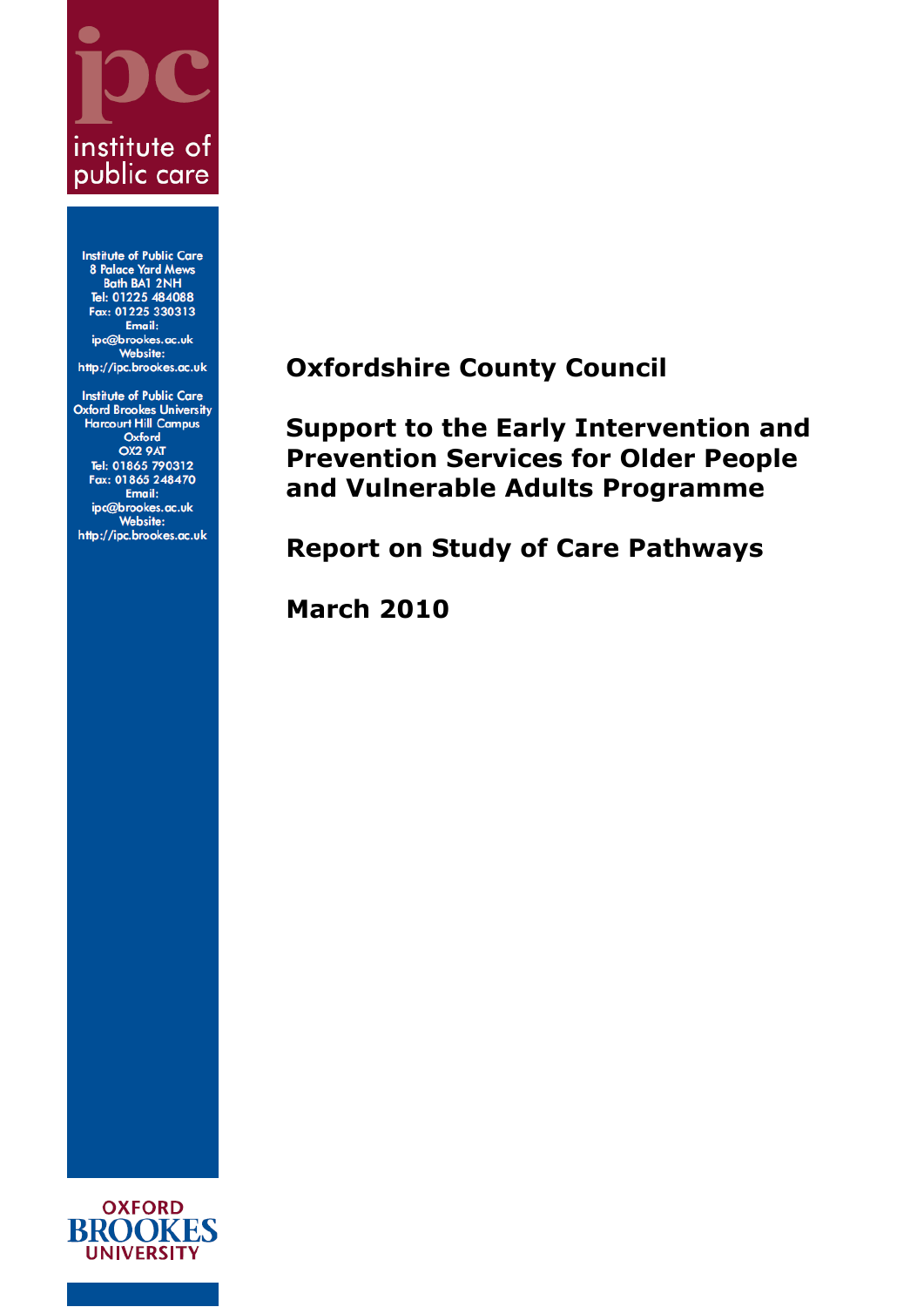# **[Oxfordshire County Council](#page-0-0)**

# **[Support to the Early Intervention and Prevention](#page-0-1)  [Services for Older People and Vulnerable Adults](#page-0-1)  [Programme](#page-0-1)**

# **Report on study of Care Pathways**

# **1 Introduction**

As part of its Support to the Early Intervention and Prevention Services for Older People and Vulnerable Adults programme, Oxfordshire County Council engaged the Institute of Public Care to work in partnership on a study of the care pathways of older people moving into a care home. The aim of the research has been to identify the critical characteristics, circumstances and events which lead to a care home admission in order to provide appropriate services to prevent or delay such an admission.

This paper presents an analysis of:

- A file audit conducted on a sample of files of people admitted to care homes in 2008-2009.
- A number of qualitative interviews with older people who had been admitted, their informal carers and care managers.

# **2 Methods**

The project combined a quantitative and qualitative approach. In the first phase, an analysis of 115 admissions in the City and West Oxfordshire areas was carried out. However, an additional nine admissions from South Oxfordshire were included by error in the file audit; these have been included in this analysis, although excluded in Section 8.3 when the two main areas are compared. Nine additional 'threshold' admissions were excluded, ie, self-funders who transferred into the care system when their funds fell below the threshold for eligibility for local authority funded care. The aim was to obtain data on a quarter of all admissions across the county over the last year.

It should be noted that the quality of file data depends on the approach of individual staff to recording the data and this obviously creates varying degrees of bias. For example, information prior to admission to a care home may emphasise the severity of an older person's situation in order to ensure that they are considered eligible for admission.

A comparison of data from SWIFT and ESCR indicates that there was greater recording of which services were received by people in ESCR than in SWIFT. For this reason, the analysis of the file audit data is based on the ESCR data where available $^1$ .

-

 $1$  Both SWIFT and the Electronic Social Care Record (ESCR) are IT based systems which record relevant information on social care clients. ESCR has more detailed information.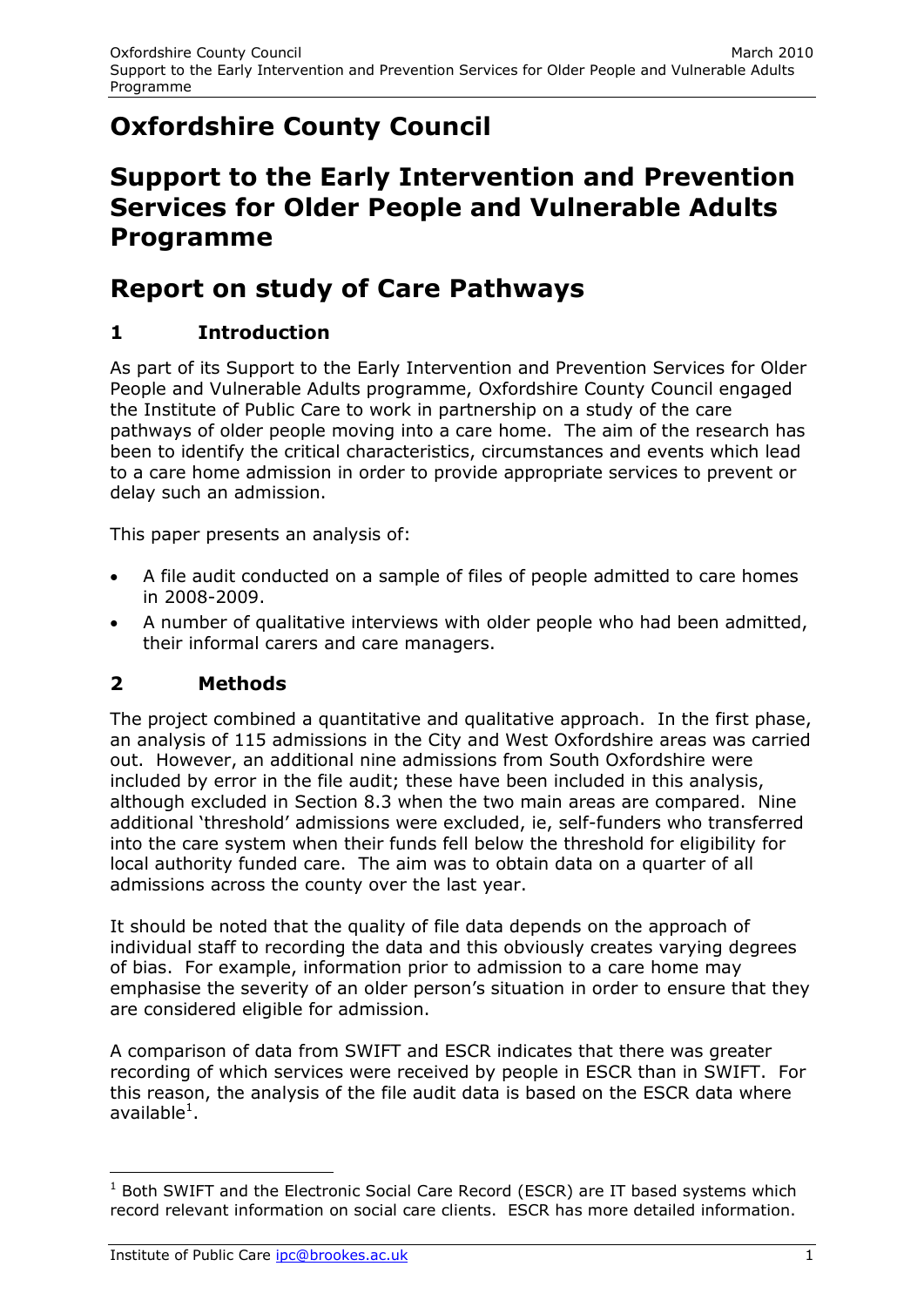The second phase of the study focussed on interviewing a sample of the 115 older people admitted to a care home in 2008-2009, their informal main carers where available, and care managers. A total of 21 interviews, including seven older people, eight carers and eight care managers, were carried out. There were three cases where the carers of older people with dementia were interviewed. The completed interviews were transcribed and an analysis of the transcripts carried out using qualitative data analysis software. This was triangulated with the data from the file audit.

Older people and their carers were asked about circumstances and experiences prior to entering a care home, including: the previous living arrangements of the older person; their health and need for care in the four to five years leading up to admission; the circumstances around the decision to go into care; and whether there were any services or support that they felt could have enabled them to continue living in their own home for longer. This phase of the project also included mapping timelines for the older people who were interviewed to visually demonstrate their pathway into care.

We are very grateful to the older people, carers and care managers who took part in the interviews for their contribution to the project.

The findings from the first two elements of the study are combined where appropriate in the sections below, and the timelines are attached as an appendix.

# **3 Profile**

The median age at placement was 85.0 years old with a range from 65 to 103.



#### **Figure 1 Number of placements by age**

The great majority of people going into care were White British (97.5%) and nearly three-quarters (71%) were female. This is similar to the profile of older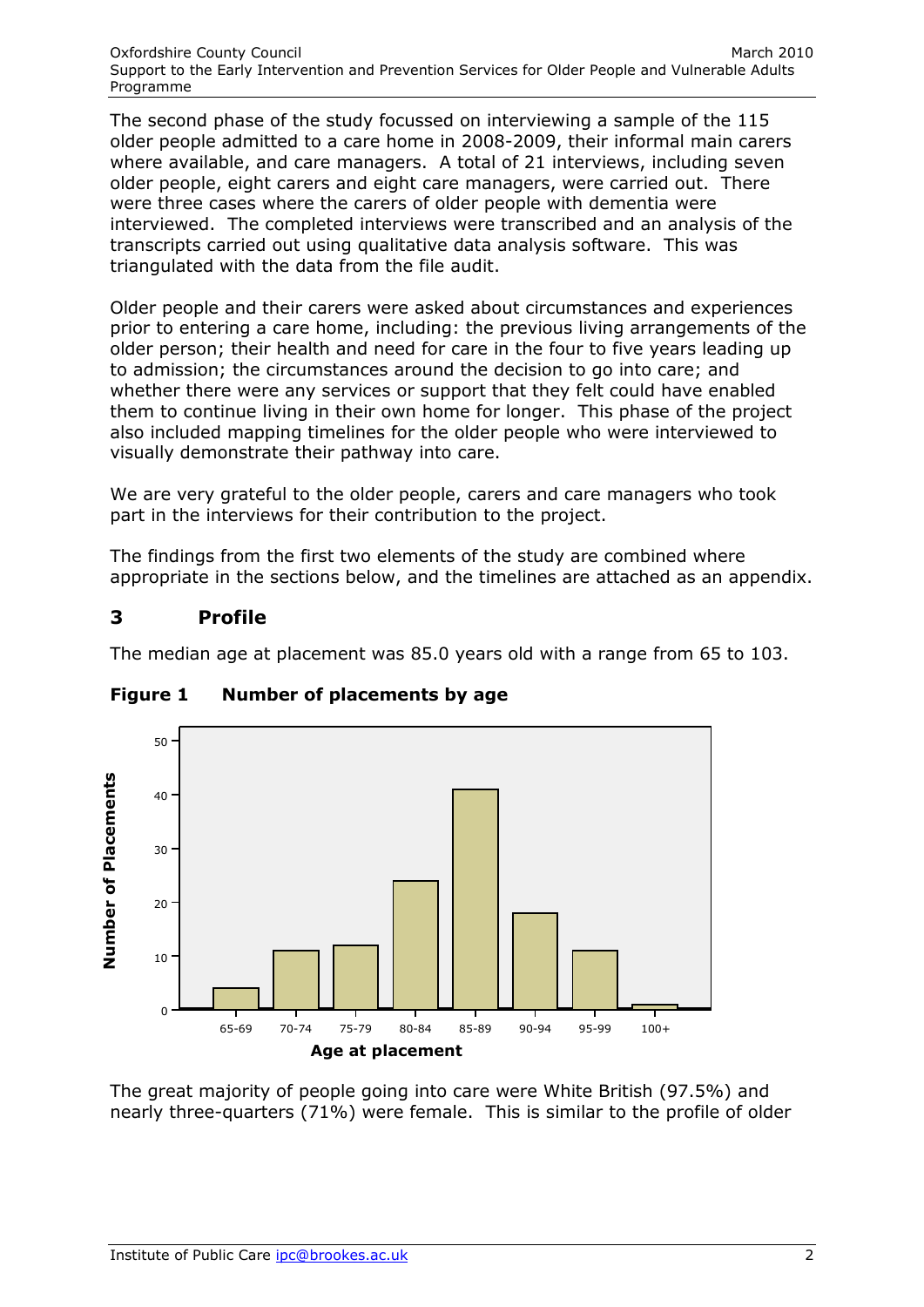people in Oxfordshire, particularly those aged 85 and above, and identical in terms of gender to an earlier national study based on 1995-1996 data<sup>2</sup>.

Prior to admission, more than three out of five older people aged 75 and over (63%) had been living alone, whilst 19% lived with a spouse or partner and 19% with another family member. In comparison, less than 50% of people aged 75 and over are estimated to live alone in Oxfordshire, reflecting in part a younger age profile. It is not known whether the higher proportion of older people living alone who are admitted to a care home reflects their higher age profile or indicates a greater likelihood to be admitted to a care home. However, a national study<sup>3</sup> of care home admissions in 2001 found 70% of people admitted to a care home, and 52% of people admitted to a nursing home lived alone.

More than two-thirds (70%) had been living in their own home, with 22% coming from sheltered housing, and 8% from their son or daughter's home. There may be scope to reduce the relatively high proportion of people moving to care homes from sheltered housing with greater provision of extra care housing as an alternative to sheltered housing. Bebbington et al (2001) reported 6% of admissions were people coming from sheltered housing.

# **4 Predisposing conditions**

A number of conditions were identified among those being admitted:

| Urinary incontinence | 45% |
|----------------------|-----|
| Dementia             | 40% |
| Bowel incontinence   | 34% |
| Depression           | 25% |
| Visual impairment    | 21% |
| <b>Stroke</b>        | 19% |
| <b>Diabetes</b>      | 17% |
| <b>COPD</b>          | 6%  |
| Learning disability  | 2%  |
|                      |     |

Bebbington et al  $(2001)^4$  found similar rates of dementia  $(38%)$  and stroke (21%), but lower levels of incontinence (29%), depression (13%), and visual impairment (10%) and a higher level for arthritis (32%) in their study of admissions to care homes.

More than half of those in the audit had multiple health problems at the time of admission: 56% with three or more conditions. Common combinations included: dementia and incontinence (19%); depression (17%); dementia and stroke (10%); and dementia and diabetes (9%). It is possible than there has been under-recording of the full range of health problems experienced by those in the audit.

The interviews also revealed that all of the older people in the sample had experienced multiple health problems in the years leading up to their admission.

-

<sup>2</sup> Bebbington A, Darton R & Netten A (2001) *Care Homes for Older People, Volume 2 Admissions, Needs and Outcomes, The 1995/96 National Longitudinal Survey of Publicly-Funded Admissions*, Kent: PSSRU.

 $3$  Bebbington A, Darton R & Netten A (2001) op.cit.

<sup>4</sup> Bebbington A, Darton R & Netten A (2001) op.cit.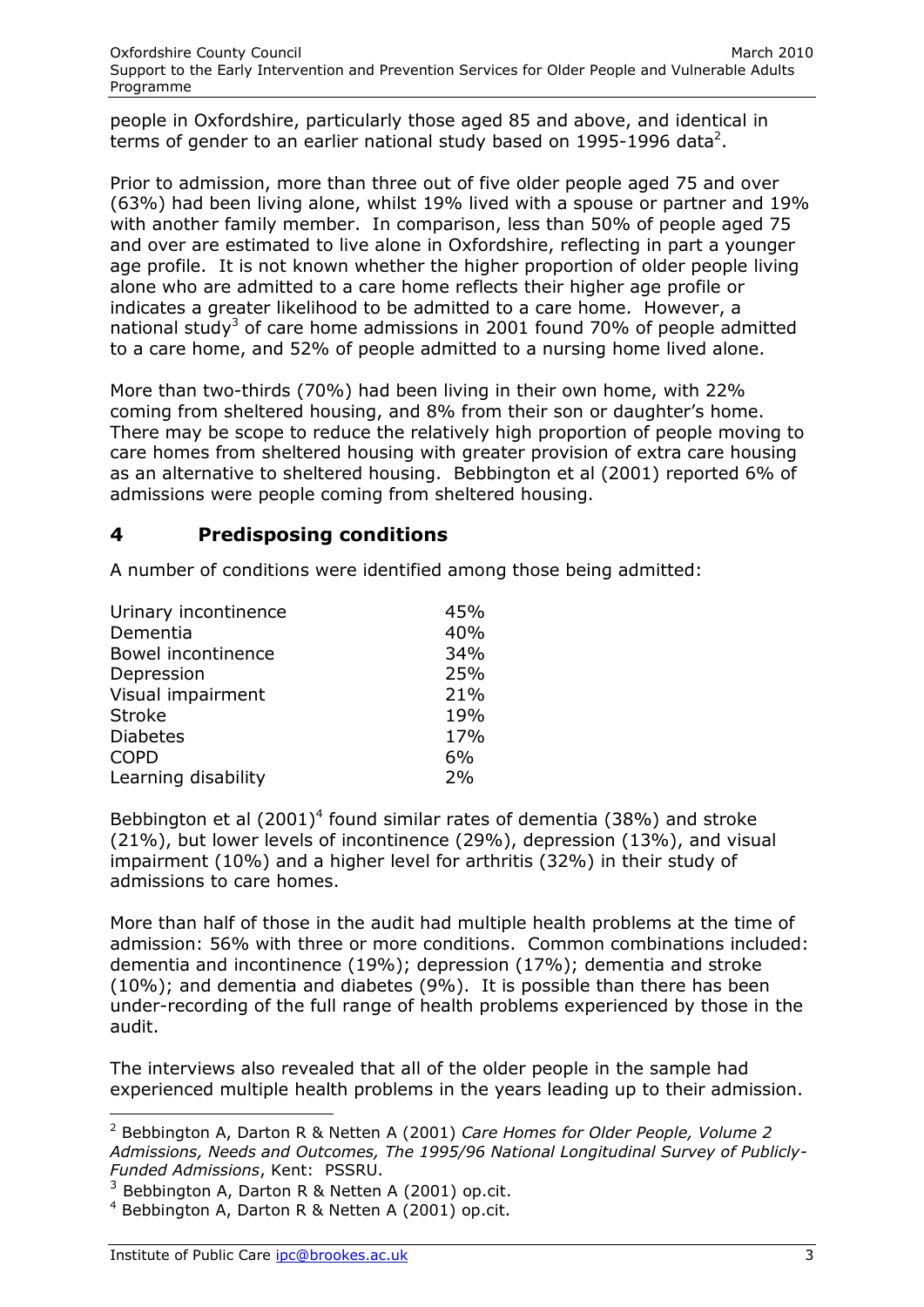These included: stroke and associated disability, incontinence and UTIs, dementia, cancer, visual impairment and depression. In several cases, people were living with the consequences of a health condition from many years ago, eg, a stroke in 1987. A picture of the range of health problems and the timeline is attached as an appendix.

*He had the stroke in '95. But that limited his movement on his right side and you know I suppose getting older as well, he struggled getting around a bit more, then he got diagnosed with prostate cancer...And he had to have a catheter fitted and he gets quite prone to infection and he had falls and things. Carer of Mr H*

*When she was admitted to the Fulbrook she had a chest infection, a UTI, her diabetes was ridiculously unstable. So add that to the dementia, it all blew up. Care Manager 3*

Limited mobility was also common among those being admitted: at least 56% had some difficulty in walking; and 11% were unable to walk. Arthritis was noted in 9% of cases.

The levels of ill-health appear are well above national prevalence rates for incontinence, dementia and stroke. However, prevalence data from directly comparable age groups is rarely available. Twenty per cent of men and 25% of women aged 85 and above in the general population are estimated to have dementia<sup>5</sup>; and between 10% and 20% of the population aged 65 and over is estimated to be incontinent in the general population (prevalence data for higher age groups are not available) $^6$ . Levels of depression may also be higher than levels in the general population: between 10 and 15% of the population aged 65 and above were estimated to have depression in a study published in 1996<sup>7</sup>. Five per cent of men and 3% of women aged 75 and over report strokes ${}^{8}$ ; and visual impairment is reported by 12% of people aged 75 and above $9$ .

# **4.1 Continence**

Incontinence was a common characteristic of those admitted to a care home: 51% of the sample in the file audit experienced some kind of incontinence. Four of those interviewed had become incontinent prior to admission and it is clearly an influential driver towards care. This may be in terms of the condition itself leading to people concluding that they cannot remain in their own homes but also through secondary factors eg the stress incontinence puts on carers, its

-

 $5$  Alzheimers Society (2007) Dementia UK: A report into the prevalence and cost of dementia prepared by the Personal Social Services Research Unit (PSSRU) at the London School of Economics and the Institute of Psychiatry at King's College London. <sup>6</sup> Department of Health (2000) Good Practice in Continence Services, London:

Department of Health.

<sup>7</sup> Baldwin, R. (1996) *'Depressive Illness'*, in Jacoby, R. and Oppenheimer, C. (eds) Psychiatry in the Elderly, Oxford University Press.

<sup>&</sup>lt;sup>8</sup> Office of National Statistics, 2004/05 General Household Survey, General health and use of health services, Table 7.15 Chronic sickness: rate per 1000 reporting selected longstanding conditions, by sex and age, National Statistics.

 $9$  Charles, N (2006) 'The number of people in the UK with a visual impairment: the use of research evidence and official statistics to estimate and describe the size of the visually impaired population', RNIB.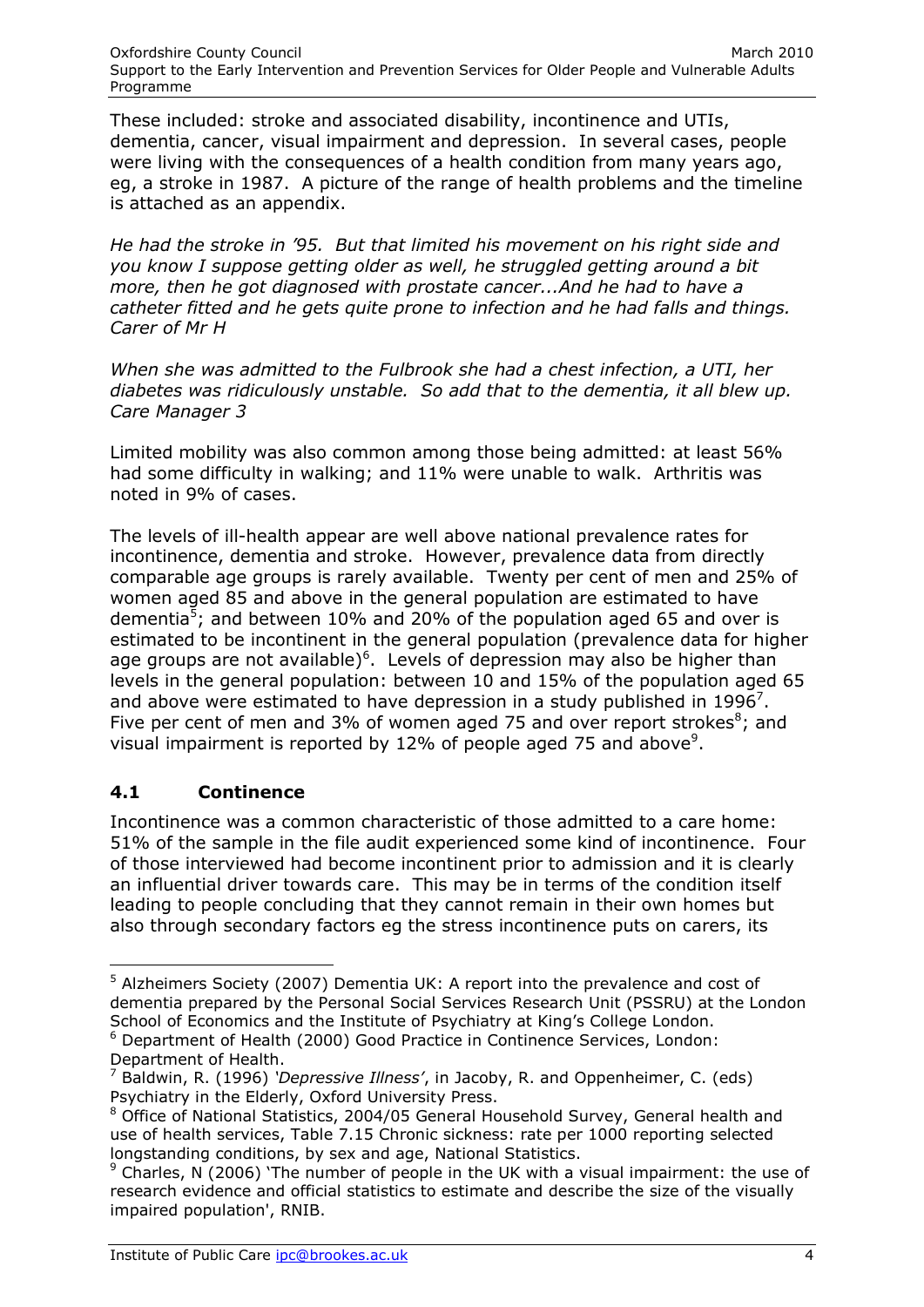apparent link to urinary tract infections (UTIs) and falls, or people restricting their mobility because of anxiety about their continence. A couple of care managers commented on the significance of incontinence:

*There is one particular couple we get that the wife is the primary carer and she consistently says, oh I can't cope my husband has got to go in permanent care. And the trigger for her is the fact that he has problems with his catheter now that is just one thing that just tips her over.*

*Care Manager 4*

*Interviewer: The incontinence issue must have been really hard for you to deal with at home.*

*Carer: It was terrible, it was terrible.*

*Interviewer: And awfully distressing for her I imagine? Carer: And it was. I suppose towards the end I'd got to the stage where I sort of resented it really, because the British Legion gave us an electronic bed for her, so that was nice, but it was just sponge, it was ruined and that was every morning. Mum was buying her own incontinence pads, because the doctor, we didn't even realise we could get them on prescription right up until probably 6 or* 

*7 months before she came in here, before she went to hospital.*

*Carer of Mrs C*

*Some care homes appeared to have been able to tackle incontinence problems which had not been addressed in the community or in hospital:*

In a lot of cases, when clients come from hospital to nursing homes, they come *with catheters and all sorts of things that they quite possibly don't really need, but quite often they are given them at hospital because it's easier. Maybe I shouldn't say that but the general feeling is that it's easier to manage so they are given catheters and all sorts of things that take away their independence, take away their dignity and most of them don't want and don't actually need. Care Manager 7*

UTIs were mentioned as a factor linked to falls:

*Carer of Mrs D: But the paramedics kept coming because she kept having urinary tract infections. One after the other. She used to drink a lot and that's what they thought was causing a lot of this.*  Interviewer: *The falls? Carer: Yes.*

*UTI's is a biggie. We get lots of people coming in with urine infections…. But of course with a UTI quite often comes confusion, disorientation and falls.*

*Care Manager 1*

The relationship between continence and night care services was mentioned by several care managers.

*If you think for the sake of going to the toilet once, you go into a home, leave your own home, possibly your husband just for that reason. Until we realise that complex care does not stop at 9pm, I can't see how we can ever stop people going into homes unnecessarily.*

*Care Manager 3*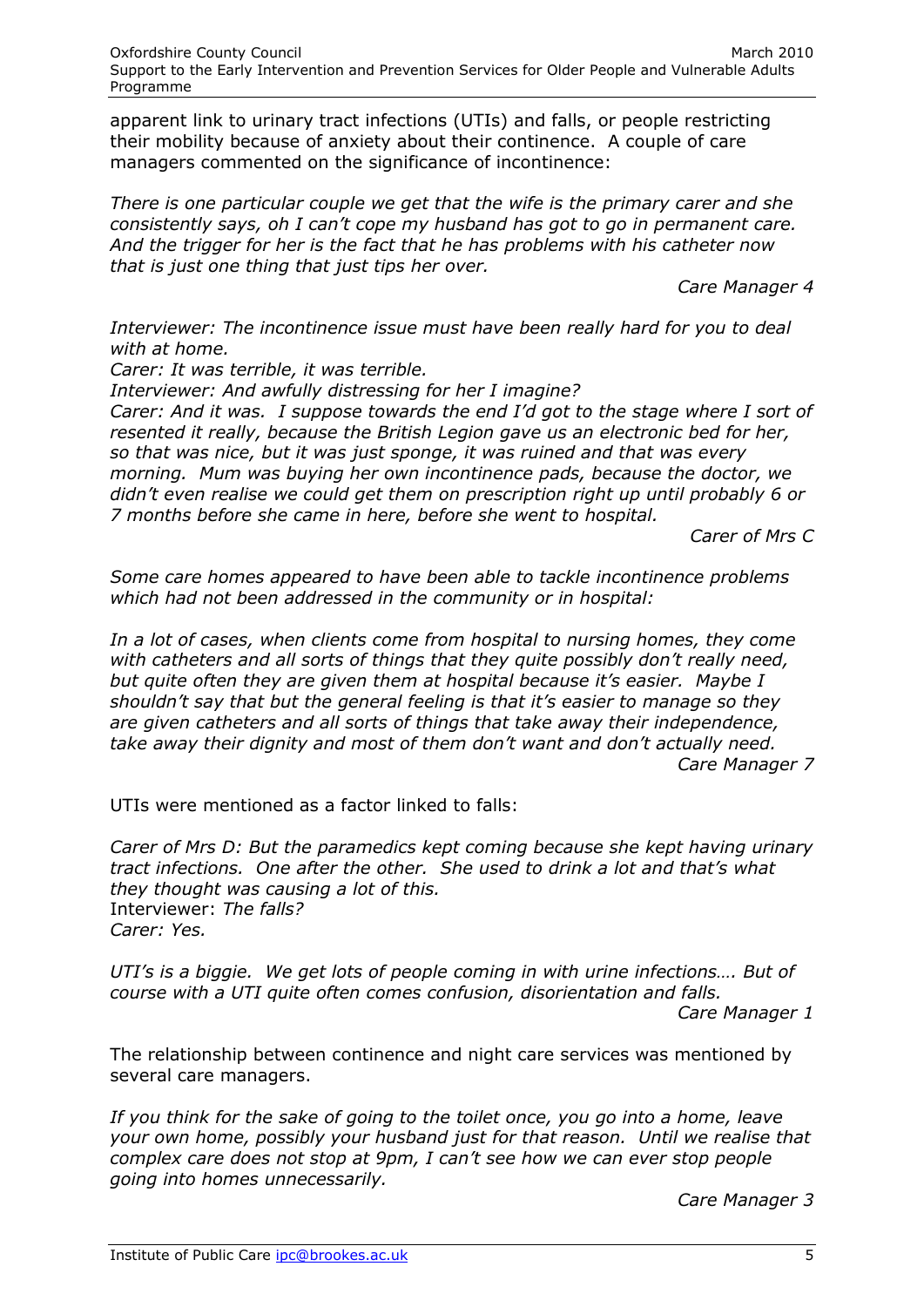*Night care needs to be seriously considered because that is one of the big things they will always ask. Do they call out at night, do they sleep through the night, are they continent at night, because if they are not then the carers put them to bed at 9 at night and they don't come in till 9 in the morning their skin is severely compromised.*

*Care Manager 1*

#### **4.2 Dementia**

Dementia was the other condition common to a high proportion of those admitted to a care home. It was also an important factor mentioned in the interviews, although for ethical and practical reasons, people with dementia were not themselves interviewed. Carers mentioned concerns about the behaviour of those they had cared for with dementia in terms of wandering (particularly at night) and aggression. These concerns were echoed by care managers:

*Yeah, he did get support but it is very difficult with dementia because the times that you need support are the times that are unpredictable. So someone went in everyday and the carers were great, they would pop in the morning and if she didn't want to know in the morning they would come back at lunch time and get her up and dressed and all those things. But he said sometimes I might need help at 4 o'clock in the morning, it might be 6 o'clock in the morning it might be midnight it might be not all day at all we'd be fine. No matter how much help you put in there for him it wouldn't have made any difference.*

*Care Manager 4*

*A lot of our clients have cognitive impairment to some degree and quite often it's that that makes them unsafe rather than their physical abilities or inabilities and this lady's dementia made her unsafe to be at home because, you know, we can't keep sending somebody home who is pulling out their catheter and a high risk to themselves really and I know that from reading back at my notes her son and her daughter were very distressed and really struggling to hold the whole thing together.*

*Care Manager 1*

# **4.3 Falls**

The data indicated that more than one-quarter (26%) of people had fallen requiring a hospital admission in the last 12 months; whilst 18% had a recorded fall although this had not resulted in a hospital admission in the last 12 months. There was a small overlap between these two groups (3%)

Falls were mentioned by several interviewees and there appeared to be a possible link with incontinence. The unpredictability of falls and concerns about frail elderly relatives falling while on their own were a common concern for carers.

Interviewer: *Do you think there's anything that could have been done to support him better at home?*

Carer of Mr H: *I don't think so, I think everything was being done, I think it was just purely dad with his falls and his safety issue and I don't think anything else could have been done. He had the alarm, he had the carers coming in, but I*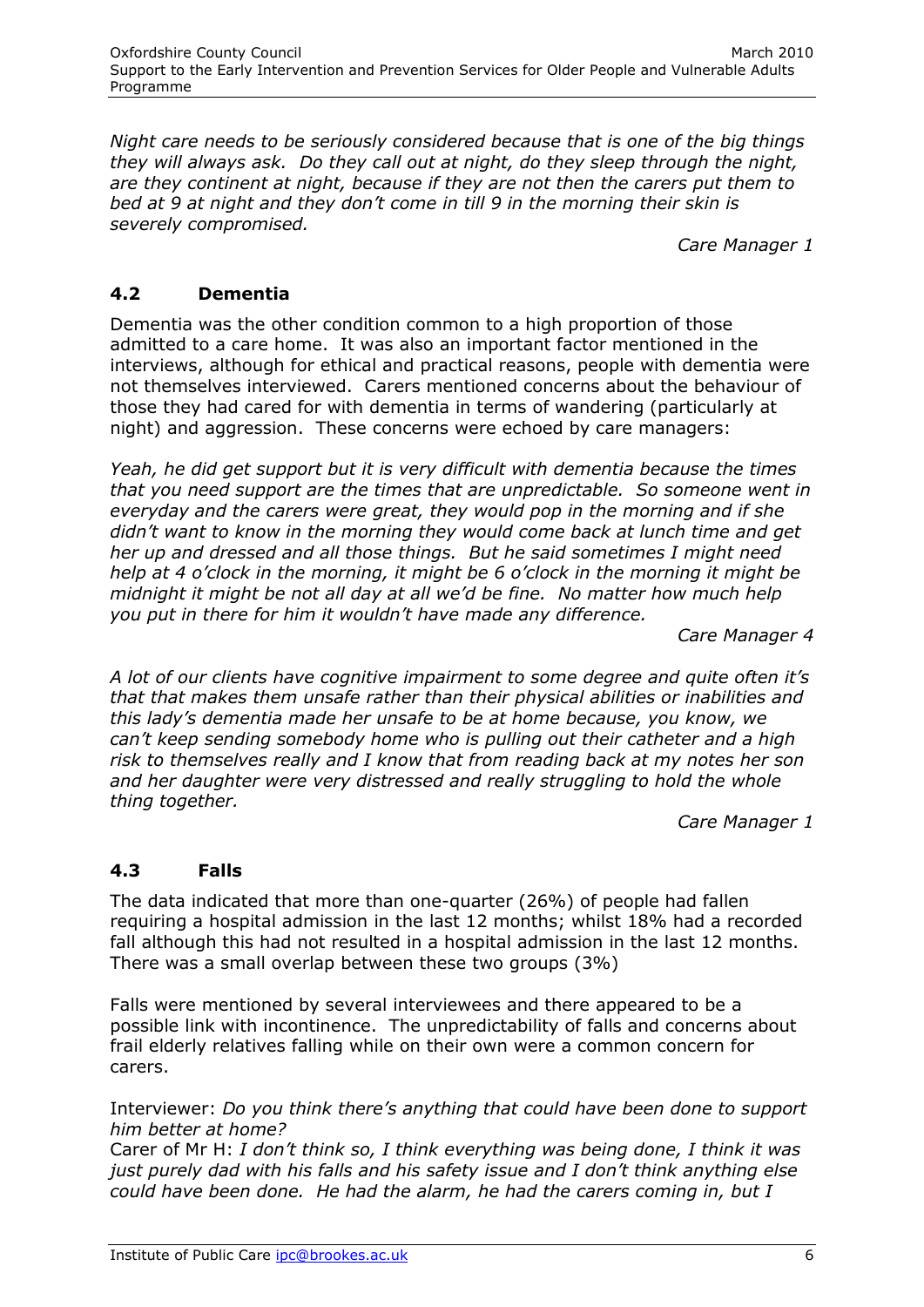*mean he could have just fallen and laid there and not been able to reach his alarm because of the position he was in - he usually kept it in his pocket, his pyjama pocket for example, his shirt pocket you know - and broken a limb or something. I mean I turned up one day and he was just laid on the floor. He hadn't been able to press his alarm because he was in such an awkward position.*

Interviewer: *So what would you say was the main reason that you came into a care home?*

Older Person – Mrs C: *Mainly because my daughter didn't want to come home from work and find me on the floor. That's what she's frightened of. Interviewer: She was worried about you falling?* Older Person: *Yes*

Interviewer: *Were you living on your own?* Older Person – Mr H: *Yes, that's where the trouble arose. I mean the Council got me a lovely little bungalow, but I had two or three falls and they weren't happy about me being on my own.*

*She can't stand, she can't walk and I didn't want that. I used to work in London, before mum came in here and I'd very often get a phone call, I've fallen or I've this or that, so really it's just for her own safety. I couldn't keep thinking about her constantly when I was at work all day.*

*Carer of Mrs C*

#### **4.4 Depression**

A quarter of those admitted to a care home (in the file audit) had suffered from depression. Mental health problems were mentioned in some of the interviews as factors contributing to the older person's admission to a care home. Bereavement and isolation had in a couple of cases resulted in depression:

*He had that [depression] years and years and years, he had depression but I think it got, well it did get worse when my step-mum became quite poorly so that put strain on dad because he was caring for her at Swindon.*

*Carer of Mr H*

Isolation and lack of social contact was mentioned in a number of instances as a factor which contributed to an older person's deteriorating health and well-being:

*…the other big one that I find that people tend to go into long-term care that aren't hospital admissions, a lot of it is isolation, is loneliness, is feeling vulnerable and at risk and especially during the winter months.* 

*Care Manager 7*

*I think she felt quite isolated at night in the flat. I think if there had been a warden there she would have been…but even now I think they are finding that she doesn't sleep very well, and they make her a cup of tea in the night and that sort of thing. And I think if somebody could have been on hand at night she may have been different…*

*Carer of Mrs D*

Social isolation was sometimes due to disability, for example, as a result of visual impairment, one older man stopped going out: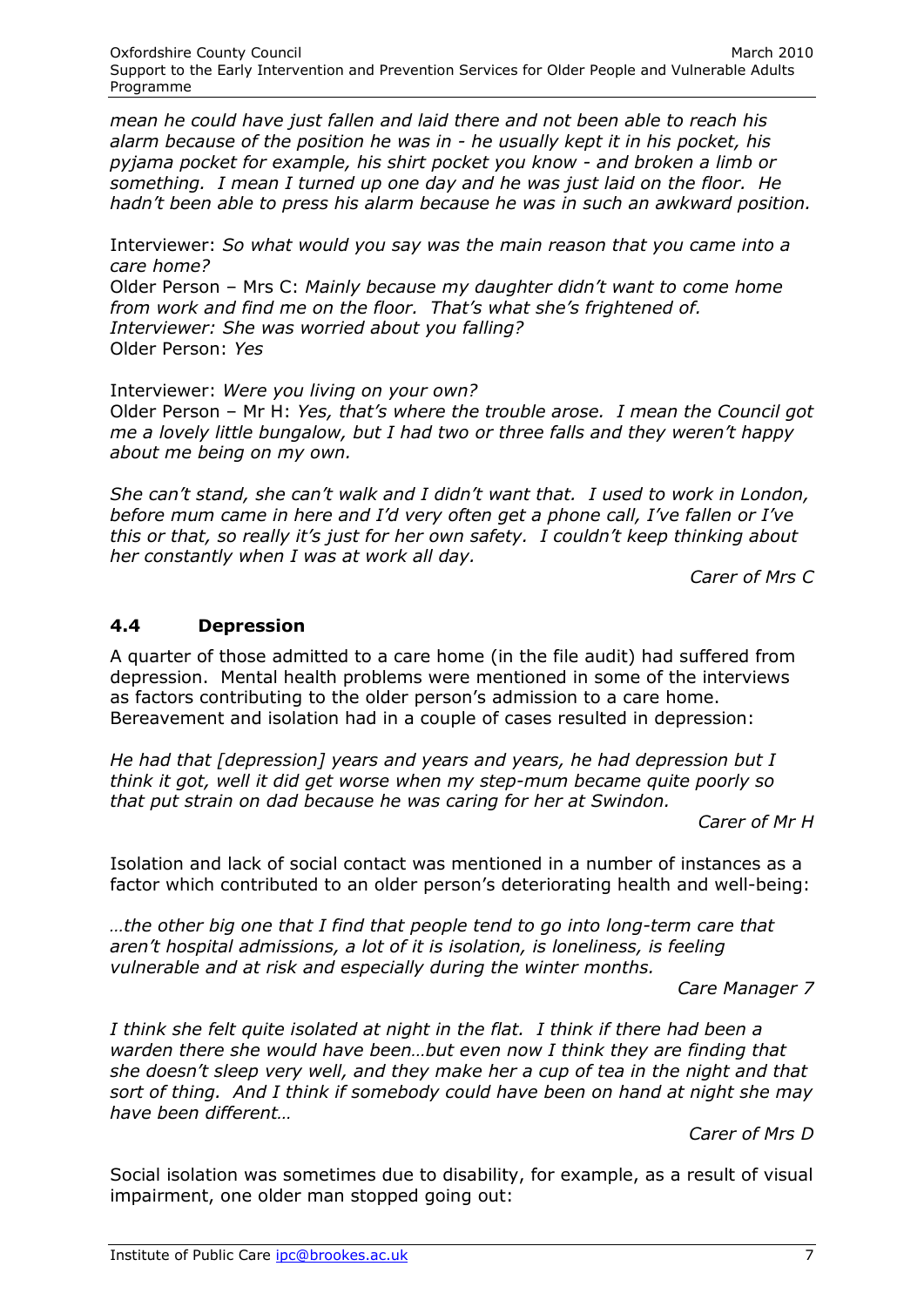*'He wouldn't go out. He was frightened and so he got very isolated and although they had a community room at [sheltered housing scheme], because of the dark nights and that, he wasn't going to go; you know he didn't go so most days the only person he saw would be the warden, the lady who came to put him to bed, the one who came in the morning. So that was the only people he ever spoke to.'* 

*Carer of Mr H*

Most people depended on their family and formal carers for social contact and only one older person had received a befriending service. One care manager commented on the waiting list for befriending services and, in particular a lack of any service in Chipping Norton.

# **4.5 Stroke**

One in five of those admitted to a care home had previously a stroke. From the interviews it became apparent that a higher number had also had strokes sometime in the past than had previously been recorded, which had resulted in a degree of disability:

Older Person – Mrs G: *I had my stroke in 1987 I believe or '89, one or the other.* Interviewer: *And did that leave you with some disability?* Older Person: *Yes I have. I can't use my left hand and my left side. It affected all of my left side. My eyesight is not that good on my left side either.*

Other older people interviewed had more recent mini-strokes or transient ischemic attacks (TIAs) which were also thought to have led to falls.

# **4.6 Meals and nutrition**

Concerns about cooking and nutrition were mentioned in some interviews, such as neglecting to eat properly and inability to cook safely. In some cases this was the result of dementia, and in others due to disability:

*I had Heart to Heart and they used to come in and put my dinners in the microwave and the girls were very good there, but they couldn't stay long and after that I was on my own and I just found it difficult to make a cup of tea or anything safely.*

*Older Person – Mrs D*

*And what he used to do is he'd boil a big saucepan of potatoes up, a huge saucepan, dish himself up a few and then he'd leave the rest, but then the next day he'd put some more water in and put some more fresh potatoes in… the same with the peas, frozen peas. He kept topping them, topping them, topping them. The spam he wouldn't put in the fridge. He didn't like anything cold so he wouldn't put it in the fridge. He'd leave it on the side. Oh it's a wonder he wasn't poisoned.*

*Carer of Mr B*

Daughter: *Prior to all of the traumas of the last year say, prior to that when mum's sight was deteriorating to the point that she couldn't be left, you haven't cooked anything for a long time have you?*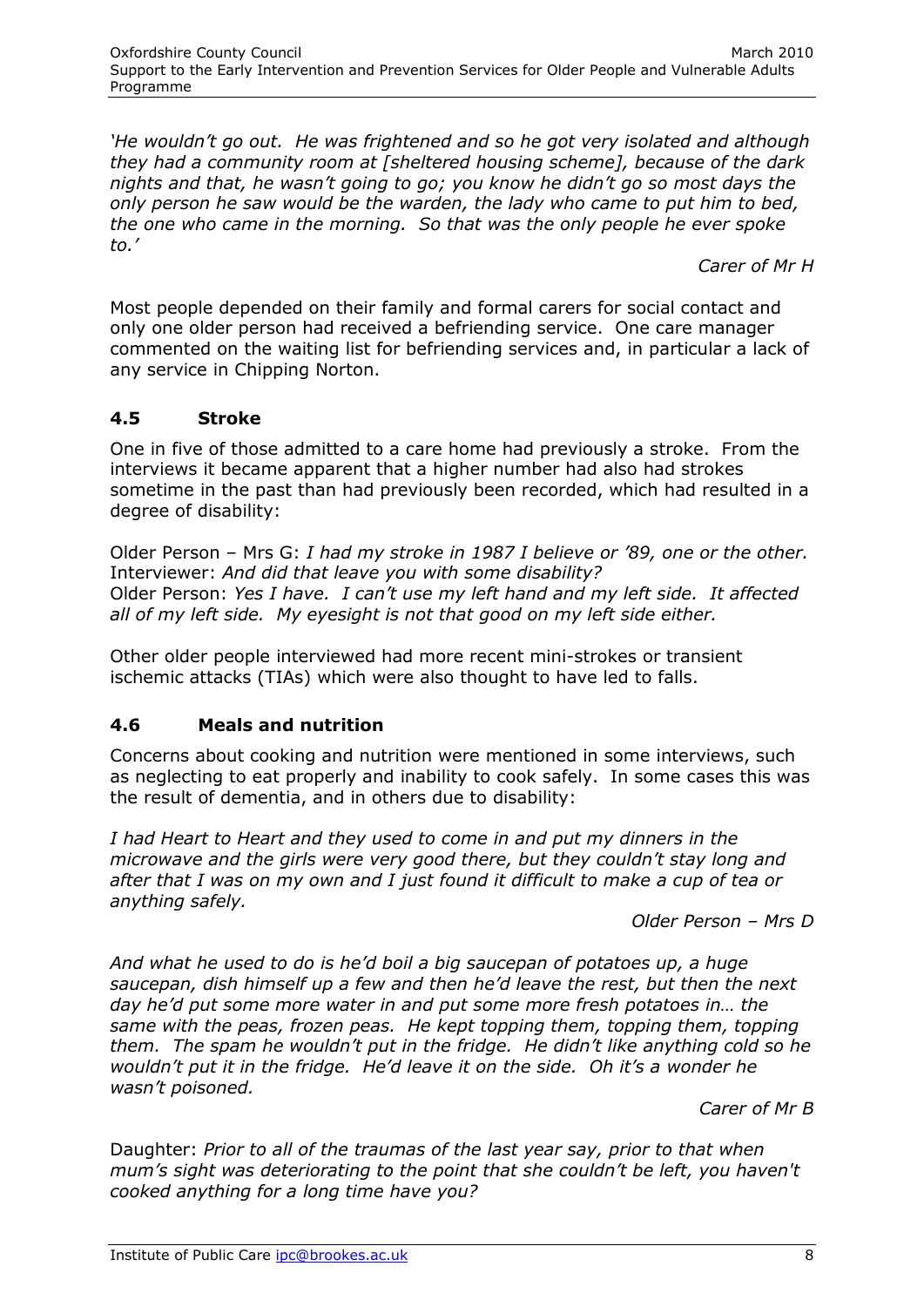Mother: *Oh I couldn't* Daughter: *We had a little time when you set fire*.

*Joint interview – Carer and Older Person – Mrs F*

#### **5 Mainstream services**

#### **5.1 Adult Social care**

Prior to admission to a care home, at least 84% of older people had received social care to help them live at home, including 50% who had received intensive home care, ie, more than 10 hours of home care or 6 or more visits a week. However, this also means that 50% of those admitted had not been receiving an intensive care package prior to admission. Of the smaller sample that were interviewed all had been receiving a care package prior to admission.

From the audit the proportion of different types of social care people were receiving is set out below:

| Personal care (eq, getting up, going to bed, getting dressed, |     |
|---------------------------------------------------------------|-----|
| washing and using the toilet)                                 | 62% |
| Home care/home help (eg, like laundry, shopping and           |     |
| essential cleaning around the home)                           | 54% |
| Meals                                                         | 46% |
| Equipment                                                     | 35% |
| Day care                                                      | 25% |
| Overnight respite away from home                              | 22% |
| (including pendant alarm)<br>Telecare                         | 17% |
| Professional support                                          | 6%  |
| Direct payments                                               | 3%  |

Sixteen people (13%) had received intermediate care, (however, it is not certain that the intermediate care figures are accurate, as some people may only have been recorded on NHS records which were not examined as compared to the ESC record).

One person was recorded as having received re-ablement services; and two people were recorded as having received falls services. One person had come from extra care housing.

There were both positive and negative comments about the support provided by social care staff. Some staff were praised for their helpfulness:

*I think it's worked really well for dad and I think the support he got before he went into the care home and I think where he is, is excellent.*

*Carer of Mr H*

*I don't think you can fault the JR really, I haven't been able to, and we can't really fault the social services or the council up here. I am telling you compared to Kent these look after their elderly people beautifully.*

*Carer of Mrs D*

However, there were also comments about the shortness of visits by care staff, and a lack of responsiveness. For example: comments by carers were not followed up by the care staff; care staff came and went too quickly.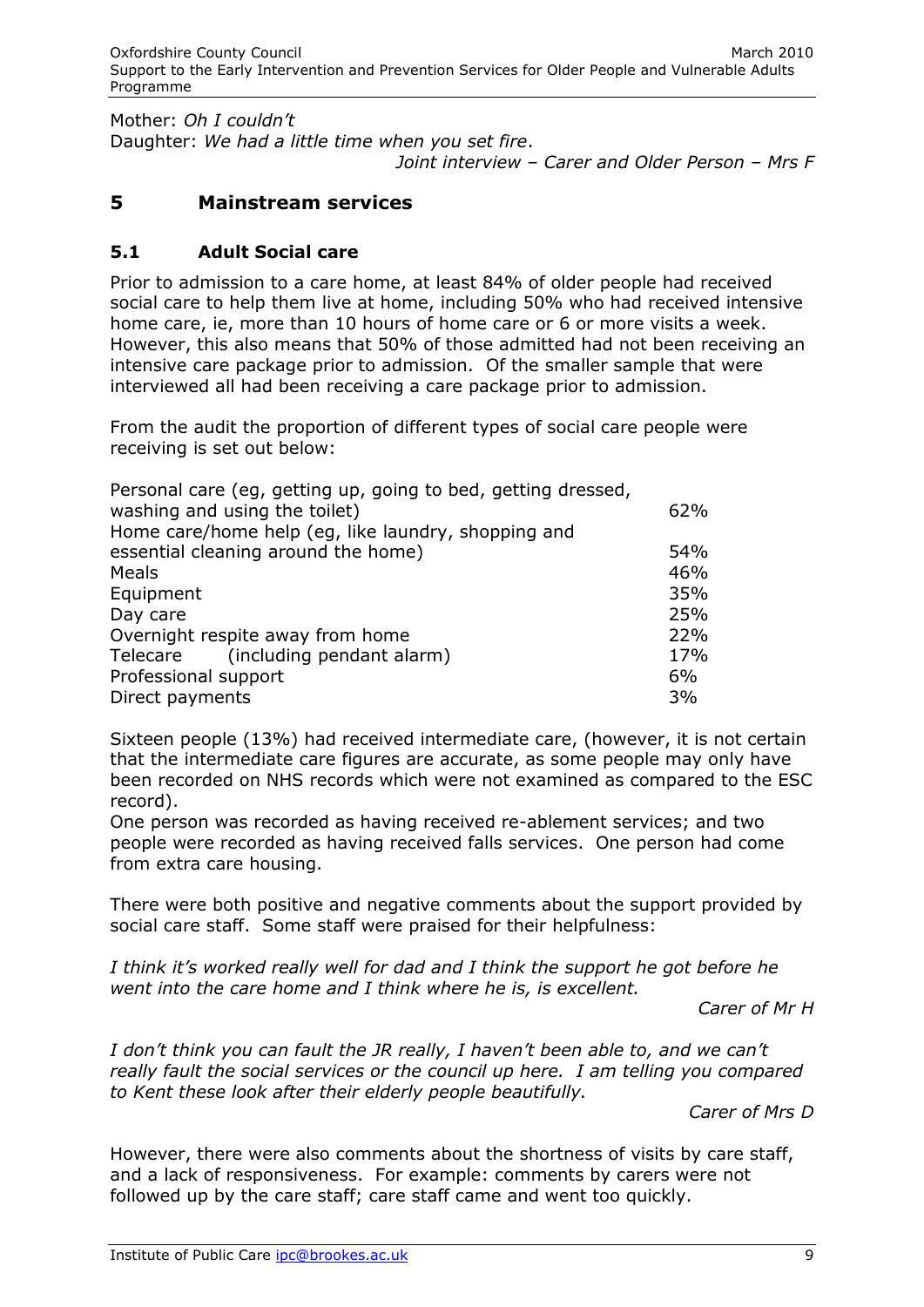*Yes, that's right. I didn't want anything else, that was all I wanted, just come in, concentrate on mum. They did have some really nice people that used to come, because mum had a 45 minute slot, but what would happen is if they came in and she didn't want anything to eat there used to be one of them that would sit with her and talk to her and that was as good as anything else. But we then had a letter saying they were cutting her time down because she didn't need any help with anything and they cut her down to a 15 minute slot.*

*Carer of Mrs C*

*I had Heart to Heart and they used to come in and put my dinners in the microwave and the girls were very good there, but they couldn't stay long and after that I was on my own.*

*Older Person – Mrs D*

Delays in accessing services were a source of frustration and concern for some:

*It was me that had to get him into the memory clinic, get him in to the doctors and get care for him and social workers out and it was like hitting your head against a brick wall…it was just like hitting my head against a brick wall to get any help. I just couldn't. I went to the memory clinic and that was months and months and months before anything was done from that.*

*Carer of Mr B*

*So care packages, you know, you make your referral through social services, they are put on the allocation list and who knows when it is going to get allocated and similarly with respite superficially it might not seem critical but the woman who, you know is struggling at 90 years old, we need swift action, we don't need them to sit, I mean I know it is really difficult for them to manage. But I suppose we are coming from that really acute perspective where we need things to happen swiftly.*

*Care Manager 4*

Continuity was also mentioned as an issue both by service users and care managers:

*I had lots of lovely people coming and going but you'd ring them the next time and I'd say oh can I speak to so and so. Oh she's not dealing with the case now. It's been handed on to so and so and so you'd ring so and so. Oh it's in the system at the moment. We haven't allocated it to anybody. You'll have to see a duty manager. It hasn't been allocated to a person and of course nobody knew anything.*

*Carer of Mr B*

*Because of how we work now, we go in do what we need to do and then we close them & CPN's are doing the same. So, if this person goes into a crisis, the chances of someone who does know them well and who would be able to establish if it is a crisis, the chances of it being that person are quite slim. Care Manager 3*

One older person had six different care managers or social workers, partly as a result of admission to two different hospitals and alterations in her care package, over a period of six months.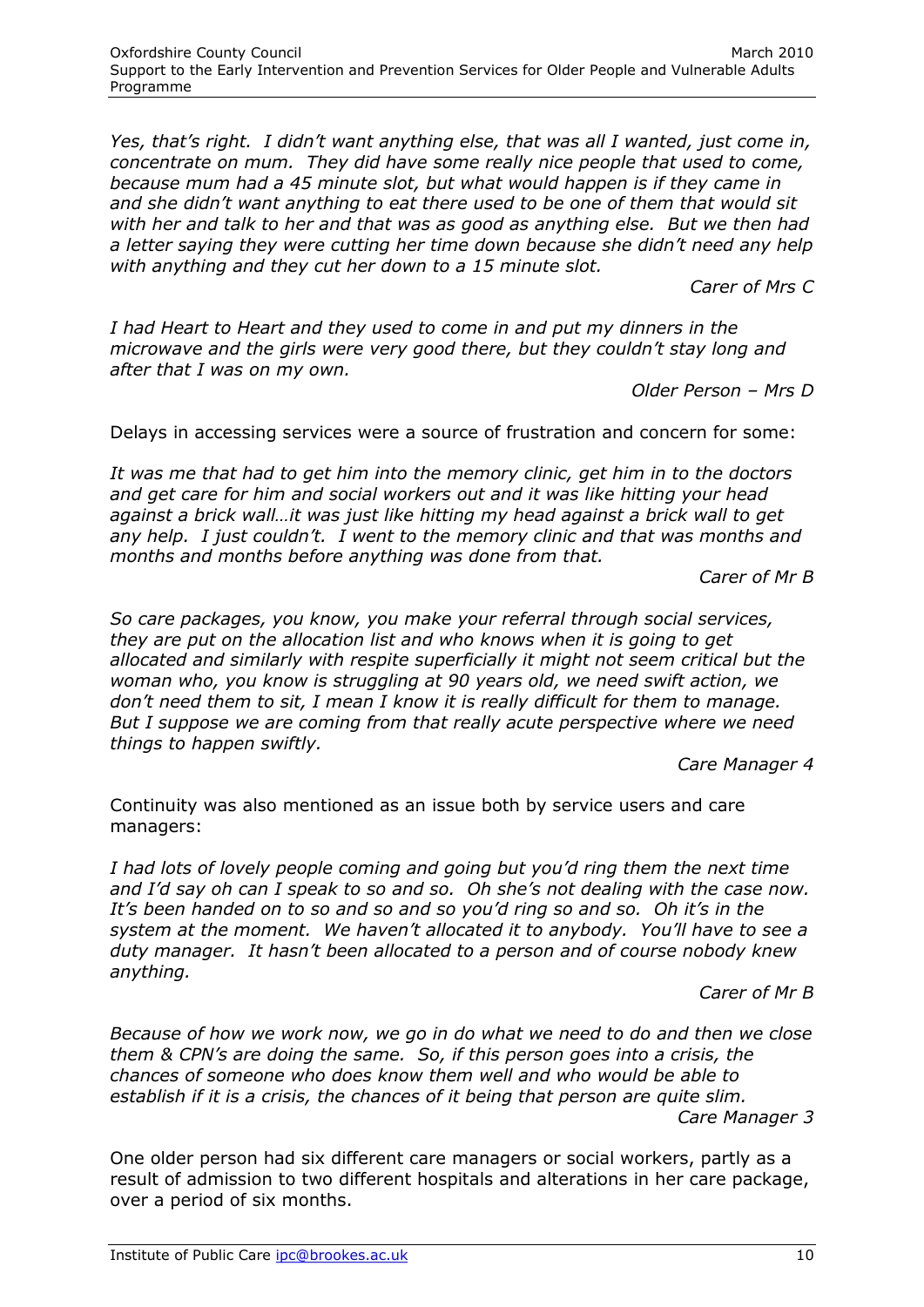# **5.2 Primary Care Trust**

Comments about GPs were varied. One carer said that it was the GP who finally asked her if she was coping and got her some support, and another commented:

Well I sort of got moral support from doctors and things like that, they were *very, very good, at [doctors surgery], you know offered help, they were all, if there was ever a problem I could you know get in contact with them, health wise, they would get me in or see dad or whatever so they were very good. Carer of Mr H*

However, there were also negative comments, for example, criticism of one GP's perceived reluctance to prescribe dementia drugs because of the cost. One carer thought that their GP was *uninterested* in the *small things to do with dementia* such as lack of personal hygiene.

Care managers also had mixed views about primary care staff. One commented that doctors and district nurses had an expectation that: *social workers can just put them [older people in crisis] into homes*.

The staff providing the case management service in West Oxford which uses the combined predictive model to identify patients at risk of admission to hospital reported that only a small number of the people which they are dealing with appear on SWIFT records.

# **5.3 Acute Sector**

More than three-fifths (61%) of people in the file audit were admitted from hospital. Where information was recorded, nearly two-fifths (39%) had been in hospital for 8 weeks or more prior to admission. The national study by Bebbington et al  $(2001)^{10}$  found only 10% of those admitted to a care home had been in hospital for 8 weeks or more prior to admission. The higher figure for Oxfordshire may be due to higher need thresholds for admission to a care home now in operation, but there may be local factors at play, such as policies and procedures around hospital discharge.

Nearly one-fifth (18%) of people admitted to a care home were known to have been in hospital in the last 12 months (excluding the time immediately before admission to the care home).

Most of those covered by the interviews were admitted to a care home directly from hospital, often after a protracted stay. In some cases, it appears that admission to hospital was the first time that the older person's health problems (such as dementia) were properly assessed and diagnosed: in other words, hospital provided an opportunity to assess the whole person. Some carers commented on the pressure on beds leading to prematurely early discharges:

*The most stressful time that my sister and I had was when she [mother] used to go into the JR and they kept her in. All they wanted to do was get rid of her really quickly. Which I can understand because this is...they couldn't wait to get rid of her and sometimes they sent her home and she was back in the next day. Carer of Mrs D*

 $\overline{a}$ 

 $10$  Bebbington A, Darton R & Netten A (2001) op.cit.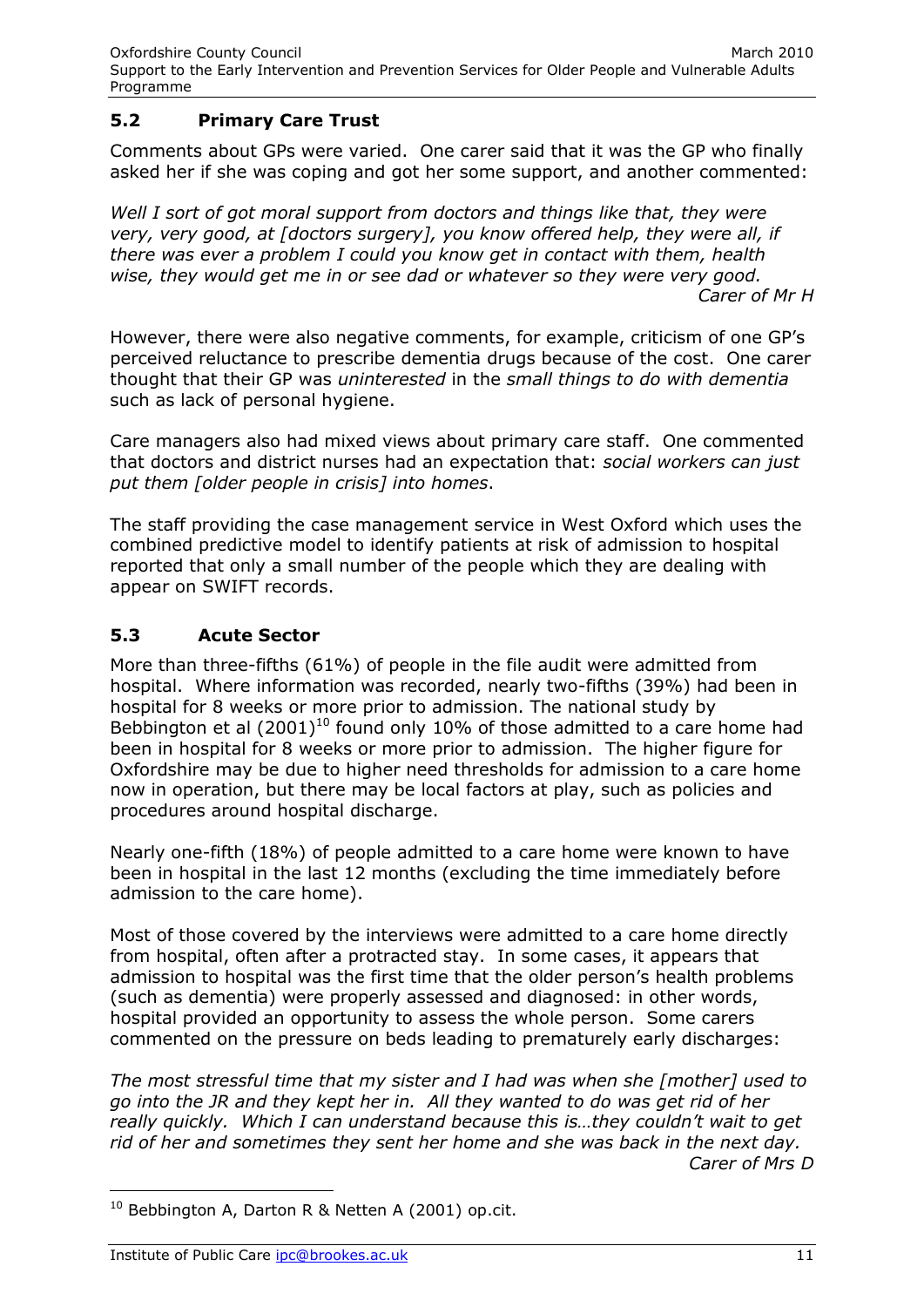There was praise from some interviewees for the hospital social workers and the support they provided:

Interviewer: *Did the social worker talk through the process of being admitted to Madely Park and helped with that?*  Carer: *Yeah, they were wonderful.*

*Carer of Mrs D*

#### **5.4 Housing, adaptations and equipment**

Where information about housing was available, in nearly one-third of cases (30%) the person's current housing was not seen as appropriate. The reasons cited include: four first floor flats without a lift; and four others with stairs to, or inside, the accommodation; five lacked downstairs toilets.

From the accounts provided in the interviews, greater availability of extra care housing could have delayed admission to a care home, by meeting the needs of couples and people with dementia.

At least 12% of people in the audit had received adaptations to their homes although the audit does not indicate how long these adaptations had been in place and hence whether they had been cost effective in delaying an admission.

A number of people had received more minor adaptations, such as rails which they had found helpful. One carer illustrated how the provision of aids had helped her mother to continue to live independently following a lengthy period in hospital:

*She eventually returned home where adaptations had been done: a walk-in shower and a stair lift, and she and her husband had managed very effectively with minimal practical support from [her non-resident informal carers] Notes of interview with Carer of Mrs I*

*I think they [Social Care] did really well, I mean they helped, they put rails in and things like that, they adapted the bathroom, put the walk-in shower in, you know they came and checked what he needed in the home, …cause you know he had a stroke so he had limited movement. They were excellent; yeah I was really pleased with that.*

*Carer of Mr H*

Adaptations and appropriate housing (ie accessible) appear to have extended the ability of some older people to live independently, although without information on costs and the length of time that an adaptation delayed admission, it is not possible to assess cost effectiveness. Some equipment may have a perverse effect on mobility by reinforcing anxiety about falling in that people become dependent on aids and adaptations being present rather than in recovering greater balance and mobility. There was also a concern that people were sometimes supplied aids and equipment that were not always appropriate to their needs:

*You end up with these patients, they will open the door and they have got 3 different walkers, they have got 2 different walking frame, they have got a*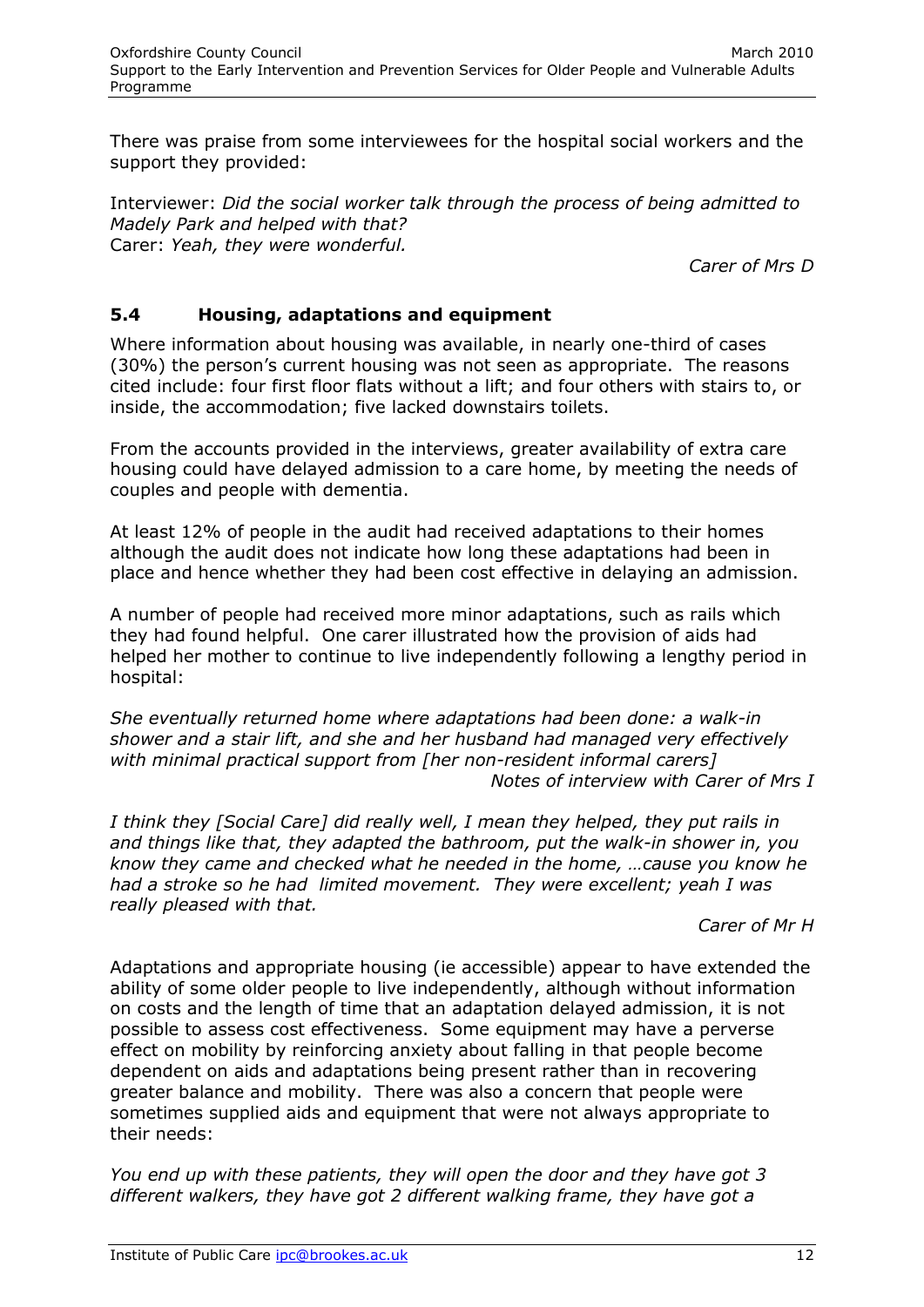*disused toilet seat and they have got this mountain of stuff haven't they, they just don't want, they just don't use.* 

*Care Manager 4*

# **5.5 Voluntary sector**

There was no mention of the voluntary sector in the interviews apart from help provided to one older person by Help the Aged and Age Concern:

*Help the Aged got in contact with Dad and they were able to, I think it was initially for a year, a lady would come. I think it's once every two weeks, X, her name is, and she would offer to take Dad out, or she would sit with him for a couple of hours or, they could watch TV together or she could chat, just chat to him about things, and a couple of times she's taken him out just to go to a pub or round the little villages you know and he enjoyed that and she still does pop in and see him.*

*Carer of Mr H*

The interviews highlighted unmet demand for befriending services, for example:

Care Manager 7: *There is Age Concern but they have a waiting list.* Interviewer: *For the Day Centre?*

Care Manager: *No, for the befriending service and the problem with that is that when they do eventually get round to seeing someone, they only tend to go for a year because obviously the list is growing behind them all the time.*

# **6 Specialist services**

# **6.1 Falls services**

More than two-fifths (41%) of those admitted to a care home had fallen in the last twelve months. However, from the files, only two people were recorded as having been seen by the falls services although a third person had been offered the service but been unable to get transport to the falls clinic which resulted in her not attending.

Both the people who had been seen by the falls service valued its intervention although it appeared to have a limited long term impact.

Carer of Mrs F: *And after that, after going to the falls clinic, you gained a bit more confidence actually in moving about.*

Older Person – Mrs F: *Yes, I think I'm still learning to be very, very conscious of what my movements are. I think it took away the, whatever it is, the fall did it. I'm not so confident, even though I think I am. I'm terrified of having a fall.* Carer: *So just to bring you up to date, that was at the beginning of 2008 you were attending the falls clinic for the appointed number of sessions and then you were signed off and then a period of stability really, but then Autumn last year you had another series of falls.*

# **6.2 Continence service**

There were no references in the audit and nobody described at interview the Oxfordshire continence service despite incontinence being a common condition among those covered by the interviews and in the file audit. One interviewee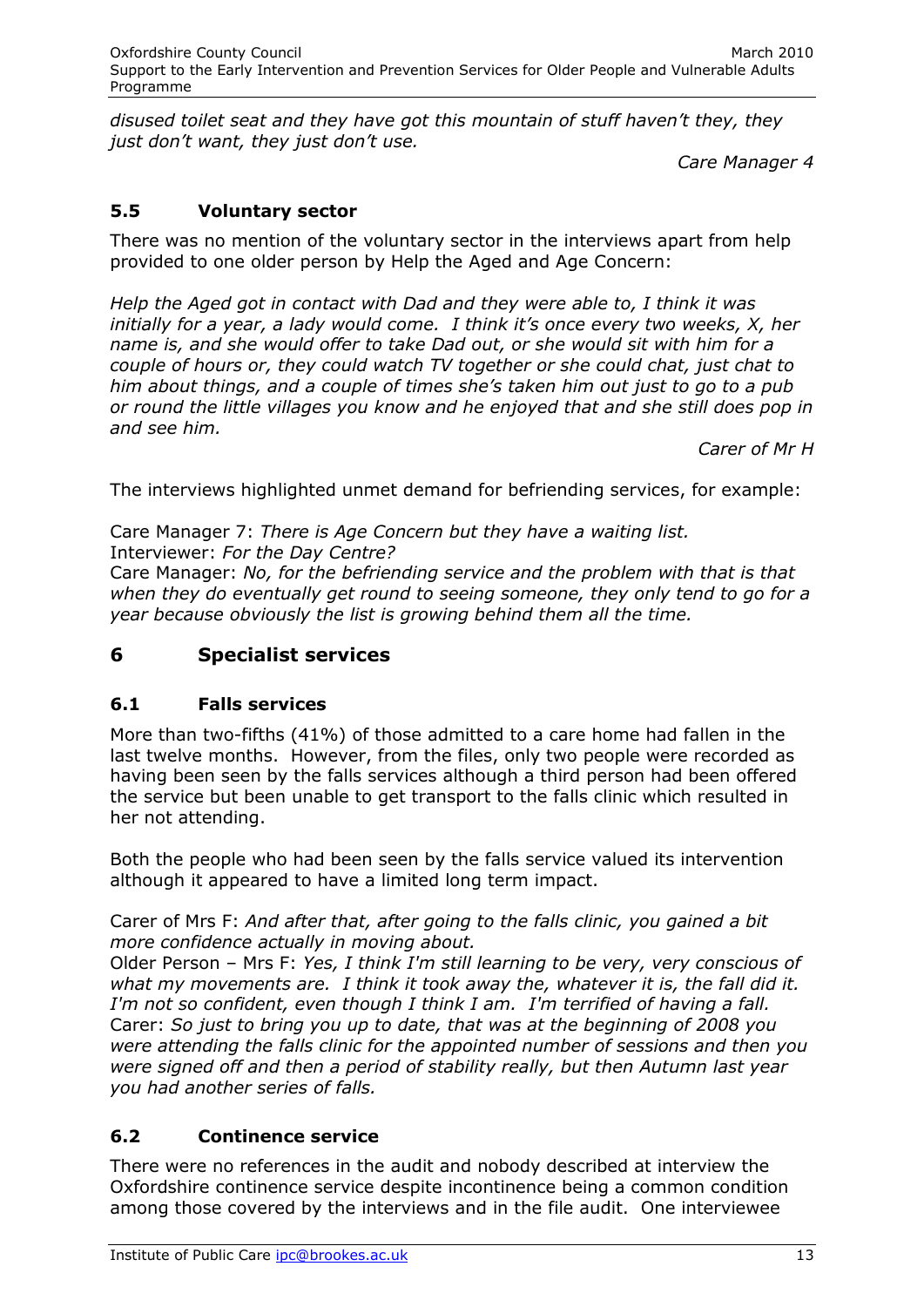mentioned that it was only shortly before the person they were caring for was admitted to residential care that they discovered that continence pads were available on prescription. The lack of night services to assist people to go to the toilet was also mentioned by care managers:

*Incontinence is an issue, so I said really the problem is night time. There is a night service but it's rare it has availability, so I rang agencies because we will not fund any part of night care apart from our night service which finishes at 3 o'clock. I think this lady needs an assessment to see how she sleeps, how does she fall out of bed, is it the loo, what is it? She didn't used to do it before so why is she doing it now, she's got a UTI, she doesn't drink enough.*

*Care Manager 3*

#### **6.3 Telecare**

There was little mention of telecare, and experiences of its usefulness were mixed, depending in part on the availability of informal carers to respond, and the reluctance of some older people to disturb them:

*When I had a fall and had to ring the buzzer, it went through to an office, I don't know, it was up North or somewhere and they used to ring my son in law and my elder daughter that lived in Clanfield, and they used to come over and of course it was in the middle of the night and it wasn't fair to keep waking them in the night. I thought if something else could be done we'd do it, so that's what we decided.*

*Older Person – Mrs D*

*Even though I had alarms put on his door, I still had to get downstairs out of my door to see where he was going.*

*Carer of Mr E*

However, one care manager provided a striking example of how telecare had enabled a client to continue to live in her own home in spite of poor eyesight and advanced dementia:

*Certainly I've got a client in Chipping Norton, a lady who is soon to be 101 years old. She has very restricted sight so very impaired vision, little bit on the deaf side, bless her, very advanced dementia. She is still able to get around and they have had to put a stair gate to stop her going up the stairs. They have had to move her bed downstairs but we've put sensors in, I think we've put a seat sensor in so that if she gets out of her seat and doesn't return to her seat within a certain time it will go off. I think there is a bed sensor and I can't remember whether we put room sensors in or it might just be that she's got the Falls Cliff to go on her hip and that has worked extremely well, and those things have probably helped to keep that lady in her home.*

*Care Manager 7*

# **7 Informal care**

More than three-quarters of the audit sample (82%) had received informal care in the shape of help with daily tasks; and a smaller percentage (30%) of the total had received informal personal care from family or friends. The main informal carers prior to admission were sons or daughters (59%), followed by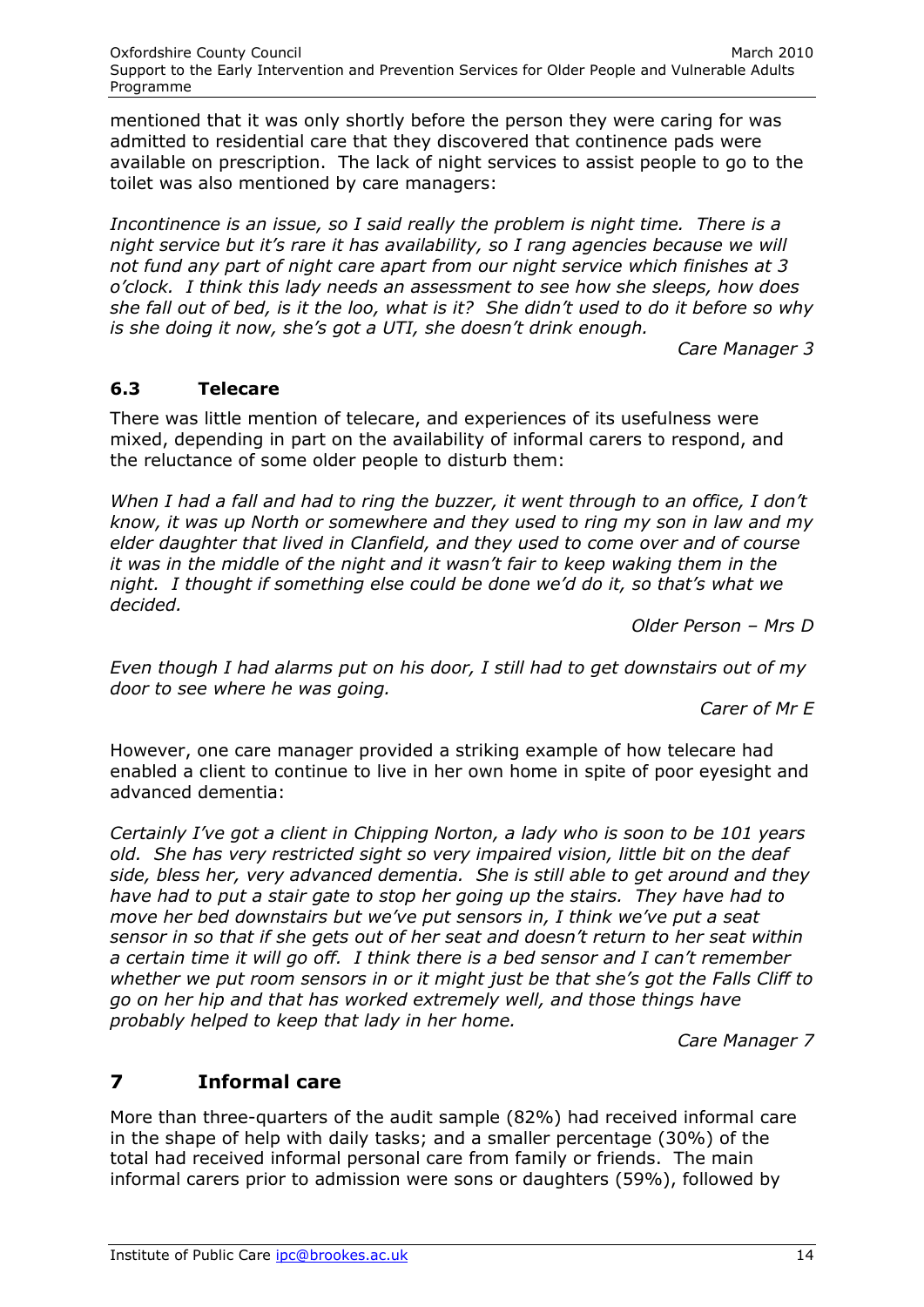partners (14%) and other family members (14%) of those receiving informal care.

More than one-third (37%) had family members living in Oxfordshire, although the closeness of informal carers and the frequency of the care provided varied.

Of those who received informal care, in 12% of cases, the carer had fallen ill or died in the last 12 months. From the small numbers where the recent death of a carer was recorded, it is not possible to assess the extent to which carer breakdown was a major factor in admission to a care home. However, the low percentage is surprising given the perceived importance of informal carers in supporting people at home and other evidence from the audit (eg, people living with someone less likely to be admitted from hospital) and indicates there may be other factors at play.

# **7.1 Burden of care**

Many carers had provided large amounts of informal care while working and bringing up their own families. The interviews highlighted the impact of caring on carers' health, income and family relationships. Carers spoke of the strain and practical difficulties which caring created:

*On a Sunday morning I got a phone call and I'd only just finished a ten hour shift at work and I had to spend all day at Banbury hospital with him, so it was causing a bit of strain all round. I think Dad realised that it was not just him, it was affecting me as well.*

*Carer of Mr H*

*To be honest, doing a bit of washing and ironing, but it's not that part of it, it's the mental stress is very, very difficult: trying to organise things and when other people you've organised and planned things, and other people do things that changes it all, and messes it all up it drives you insane. You know, you'd go and pick his medication up in it's box, dosset box or whatever it was called and a tablet had been missed or something, and you've got to start again, and go and get it all sorted, it's Friday and you've got to go to work, and you know it's things like that that would be awkward, so I don't have any of that now so it's lovely. Carer of Mr H*

# **7.2 Support**

There were a variety of views about the amount of support provided to carers. One carer mentioned the value of *good information* and *a kind word*. Some carers felt that they had been provided with a lot of help, and some older people had been receiving as many as four visits a day from paid carers along with informal care. Others thought that the support offered had not been appropriate to their needs or sufficiently practical:

*I was offered support as a carer but only through a group which I did not want. I didn't want to sit and listen to everybody else's troubles as I felt my brother and I were only just about coping and we had enough on our plates.*

*Carer of Mrs I*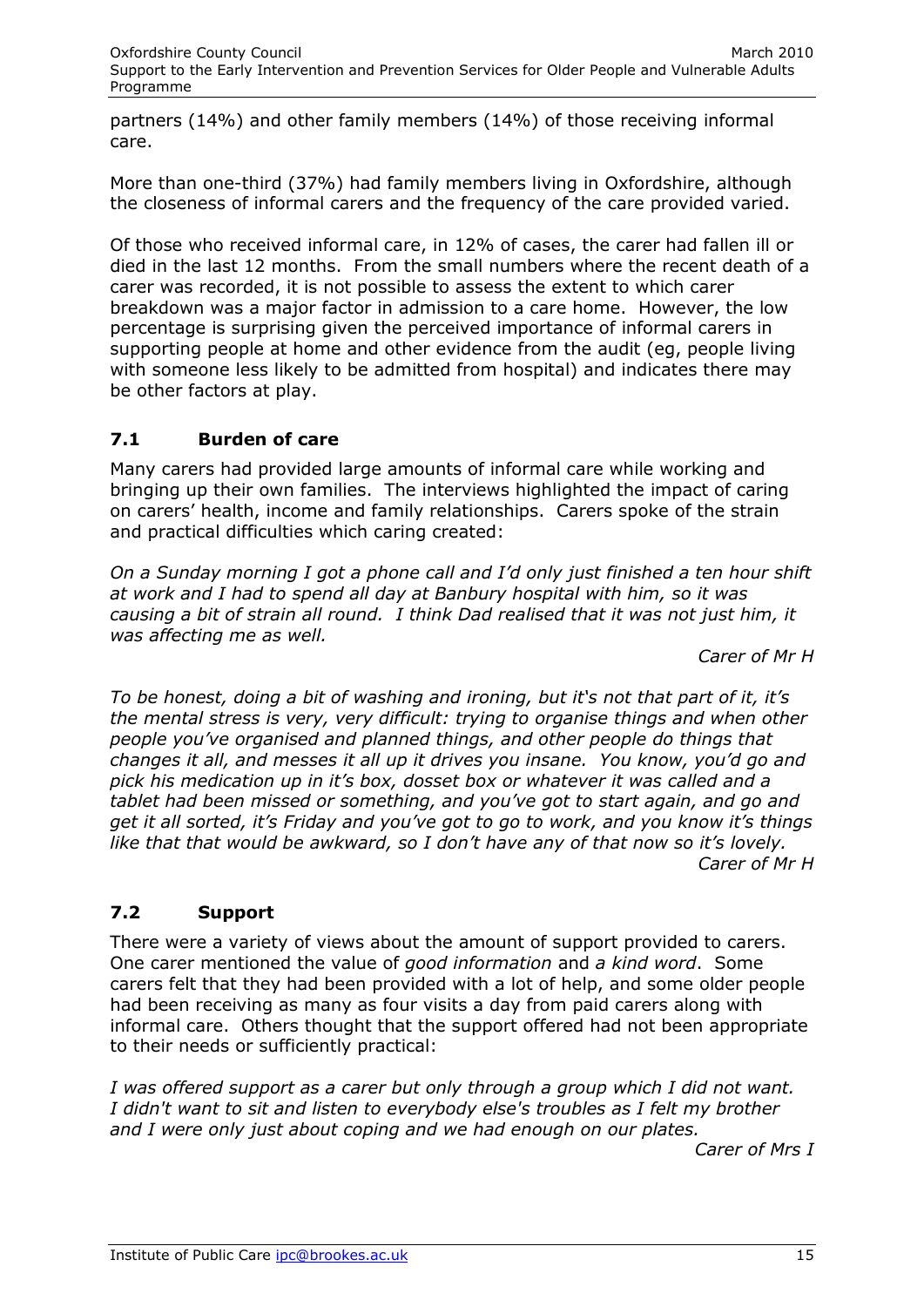*I was offered support, I was told there was a support group but I never took it up, I found I just was rushing around too much to go to them. But I was happy to do what I was doing, I mean the carers would have done the cleaning and things like that but I just felt I was happier knowing that I had done it myself and that dad's washing was done, not properly, I don't mean they wouldn't do it properly.*

*Carer of Mr H*

*I needed good information and a 'kind word' from time to time. I didn't know what the implications were of my mother having dementia and it would have been really helpful to have someone to give advice, talk through options, and prepare me for what might happen in the future in terms of the progression of the disease.*

*Carer of Mrs I*

Respite care was something that one carer mentioned as a form of support that would have been useful, and this was echoed by care managers:

*My husband and I couldn't go away or anything without making sure that somebody was there to look after mum and I did make enquiries about relief care, but that was not easy to arrange. I mean that's something that I think it would be nice for people* 

*Carer of Mrs F*

*As a service user that would have been something that would have been really helpful to me, to have easy access to respite care.*

*Carer of Mrs F*

*I believe many carers would benefit from more regular breaks and for it to be more flexible.*

*Care Manager 6*

It was not always clear that a carer's assessment had been carried out.

# **7.3 Information**

A number of carers commented on the lack of information available to them: for example, the availability of accessible respite care and continence pads. Carers had not always been told the diagnosis or prognosis of the person they were caring for:

*I can't actually remember anyone saying to me yes he has got Alzheimer's Carer of Mr B*

Interviewer: *Did anybody ever come to talk through to you that he has Dementia?* 

Carer of Mr E: *No, I don't know if he's got Dementia or Alzheimer's or what he's got. I just know that they scan him every so often to see what part of his brain is dying. Every time he has another one of these TIA's it seems to take him down another step of the ladder.*

And they were often lacking information about what services were available and where to get help: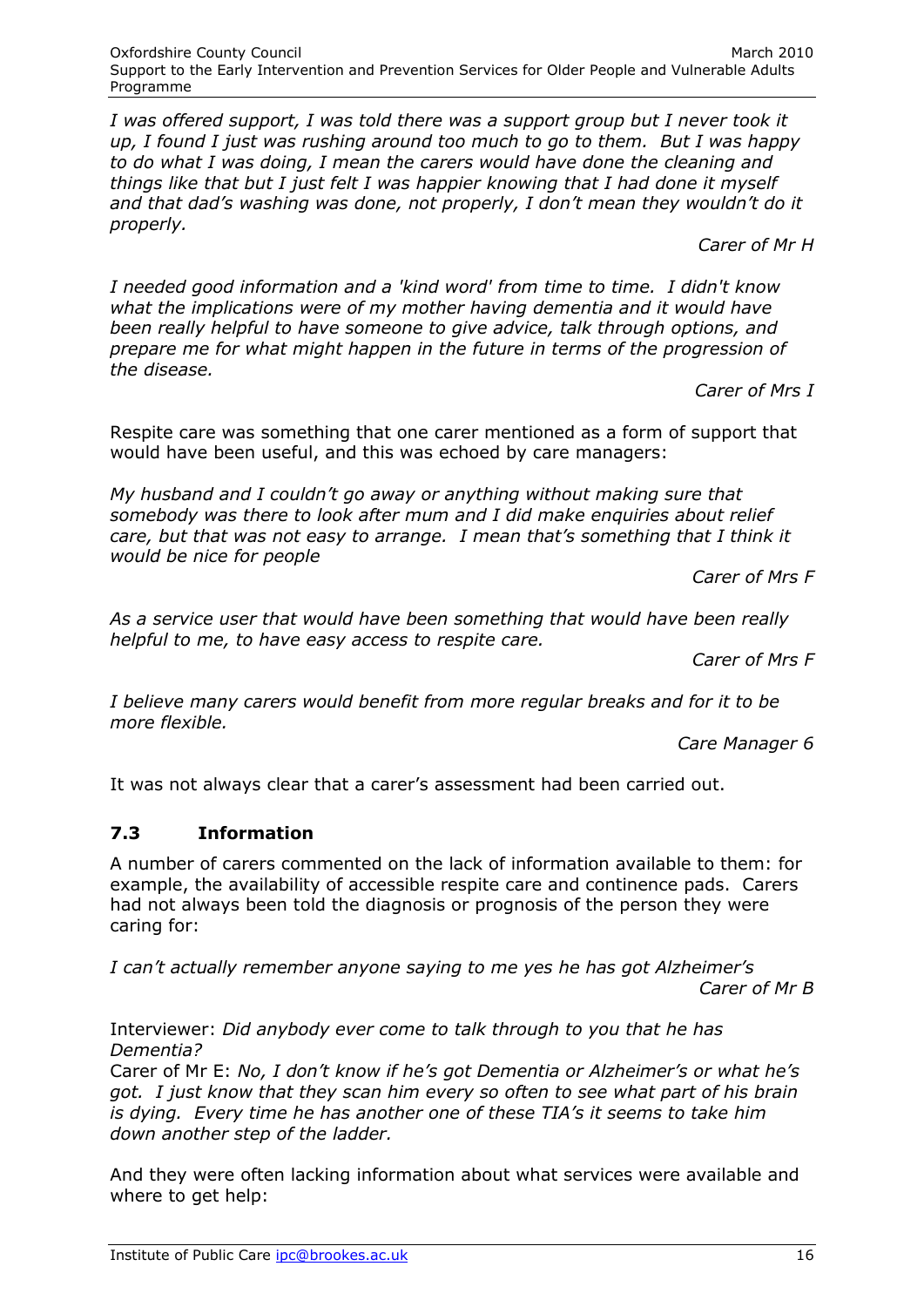*The trouble is you don't know, no one gives you a book and says this is what you can ask for or whatever and it wasn't until really I was at my wit's end, took her to the doctors because of her weight more than anything and like I say [the GP] just turned around to me and said how are you doing, how are you coping and I said I'm not, it's really hard.* 

*Carer of Mrs C*

*I've never gone through it. I don't know what's available and what's not. If you was in the system and I'd done it for somebody else, like another time, I'd be a lot wiser but at that point no I had no idea what was available and so. Carer of Mr B*

# **8 Exploring key variables**

#### **8.1 Gender**

Men appeared to be likely to be admitted to care at an earlier age than women: 54% of men were under 85 years old compared with 36% of women (see Figure 2). About one-third of both men, and of women, went into residential care; and two-thirds into nursing care for older people. This appears to correspond with the findings of other studies which have found that: older men without partners are more likely to live in residential care despite lower levels of disability than lone older women<sup>11</sup>. The implication is that they are admitted when they are less dependent.

While women were a little more likely than men to have been living alone (66% compared to 60%) or with another family member (19% compared to 13%) prior to going into a care; men were more likely than women to have been living with their partner (27% compared with 15%) prior to admission to care. Men were also more likely than women to have been cared for by their partner prior to going into care (17% compared with 10%) but much less likely to have been cared for by a son or daughter (34% compared with 51%).

 $\overline{a}$ 

<sup>11</sup> Arber S, Davidson K & Ginn J, eds. (2003) *Gender and ageing – changing roles and relationships*, Maidenhead, Open University Press.

Tinker A (1997) *Older people in modern society*, 4th edn., London, Longman.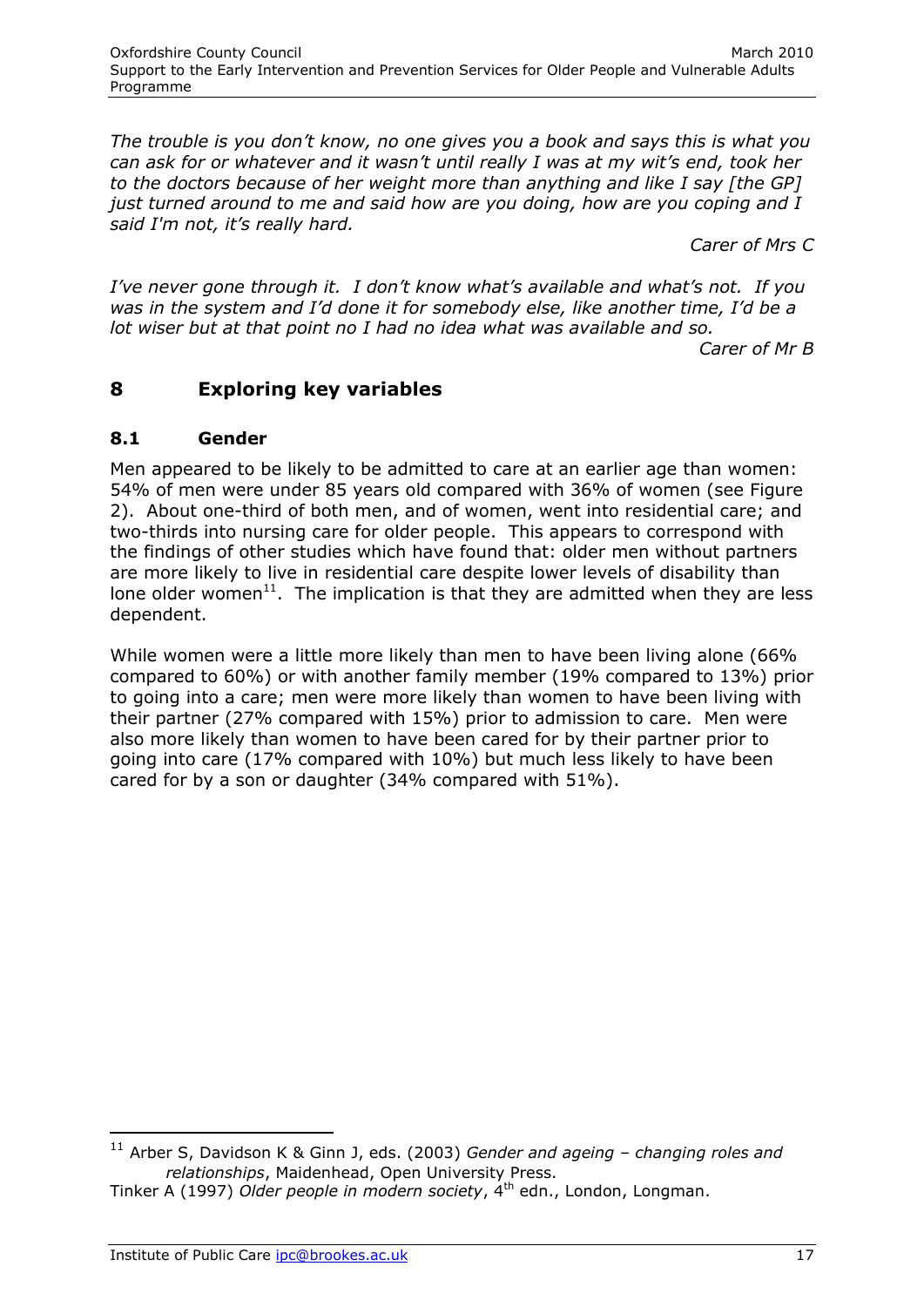

**Figure 2: Number of placements by age and gender**

A small proportion of women were living in their son or daughter's home (8%) prior to admission, unlike any of the men. Overall, women were slightly more likely than men to have had an unpaid carer prior to admission to a care home and to have received unpaid personal care (see Table 1). This may be linked to the finding that a higher proportion of women than men had family living in Oxfordshire (41% compared with 26%). However, an analysis of those with local family and their access to informal care indicates that the gender difference, although slightly reduced, was also present among those with local family. Gender appears to be a key driver in access to informal care.

#### **Table 1**

| Type of unpaid care provided | Men | Women |
|------------------------------|-----|-------|
| Help with daily tasks        | 78% | 83%   |
| Help with personal care      | 19% | 35%   |

An equal proportion of men and women had lost their main carer through death or ill-health in the last 12 months.

A higher percentage of women (53%) were receiving intensive home care prior to admission than men (37%) reflecting the higher percentage of women in the sample who lived alone. When analysed in terms of household type, it appears that 82% of men living alone received an intensive care package compared with 76% of women on their own. There may therefore be a need to increase the availability of intensive care packages to women who live on their own.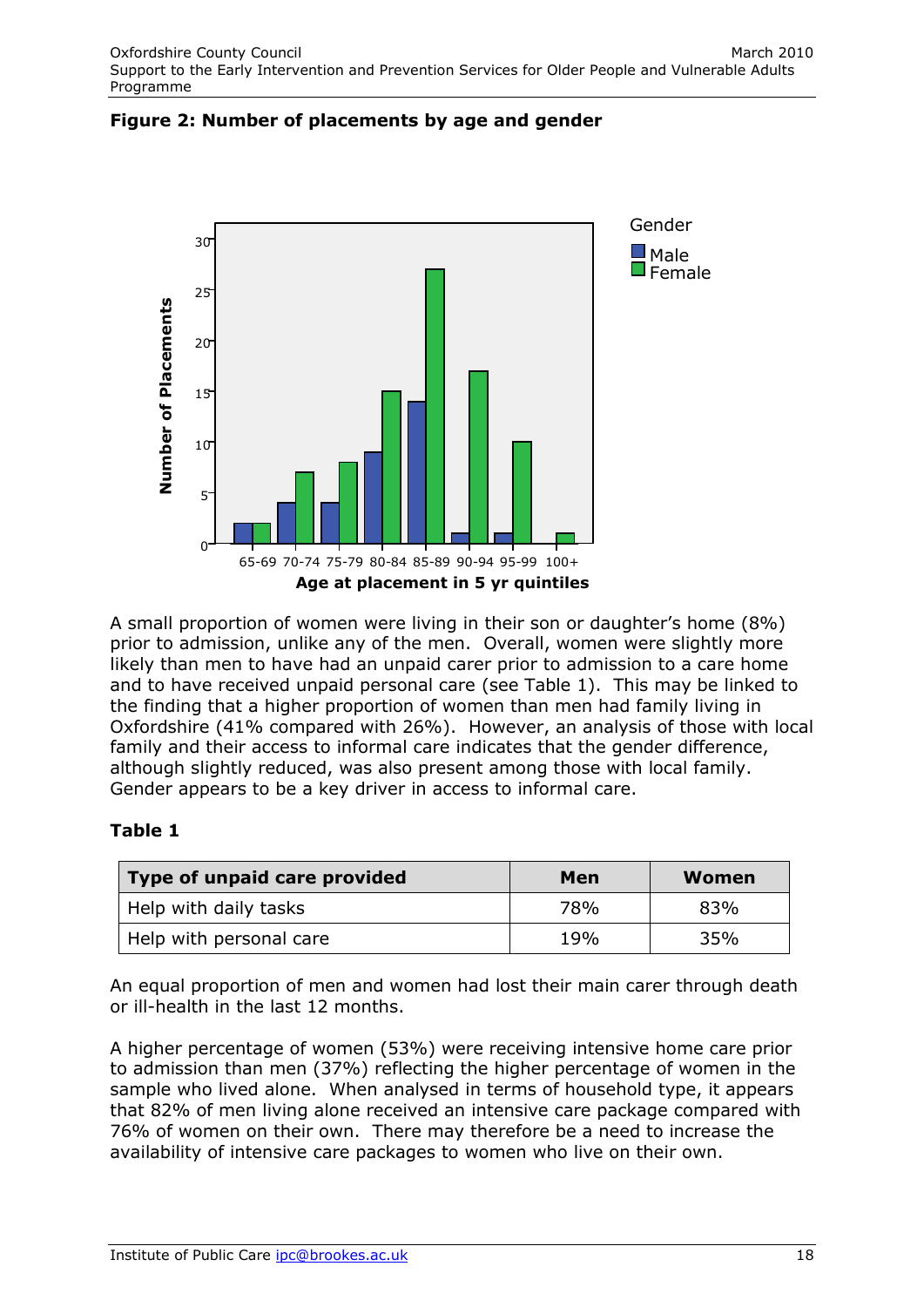However, slicing the data differently indicates that while less than 10% of men receiving an intensive care package also received unpaid personal care, more than 20% of women with intensive packages also received unpaid personal care. It may be that a smaller proportion of women on their own receive intensive home care because they have greater access to informal personal care.

Differences between men and women in terms of service use may reflect in part the higher proportion of men who lived with and were cared for by their partner prior to admission (see Table 2).

#### **Table 2**

| <b>Previous services received</b> | Men | <b>Women</b> |
|-----------------------------------|-----|--------------|
| Personal care                     | 49% | 63%          |
| Home care/home help               | 54% | 54%          |
| Equipment                         | 26% | 43%          |
| Meals                             | 37% | 46%          |
| Day care                          | 31% | 21%          |
| Overnight respite away from home  | 11% | 26%          |
| Telecare                          | 6%  | 13%          |
| Professional support              | 6%  | 7%           |
| Direct payments                   | 9%  | 2%           |

There were differences between men and women in terms of their health before admission to care which may in part reflect different prevalence rates for some conditions, but may also reflect differences in the factors that predispose people to admission (see Table 3). The greatest difference between men and women was in the proportion with dementia. However, the overall rank order is similar for both genders.

Among the men with a predisposing condition, there were higher proportions aged below 85 than among women with a predisposing condition, most notably stroke which is more common among men in general.

#### **Table 3**

| <b>Predisposing</b><br>condition | Men | Women |
|----------------------------------|-----|-------|
| Urinary<br>incontinence          | 43% | 46%   |
| Dementia                         | 34% | 44%   |
| Bowel incontinence               | 29% | 36%   |
| Depression                       | 26% | 24%   |
| <b>Stroke</b>                    | 26% | 17%   |
| Visual impairment                | 23% | 18%   |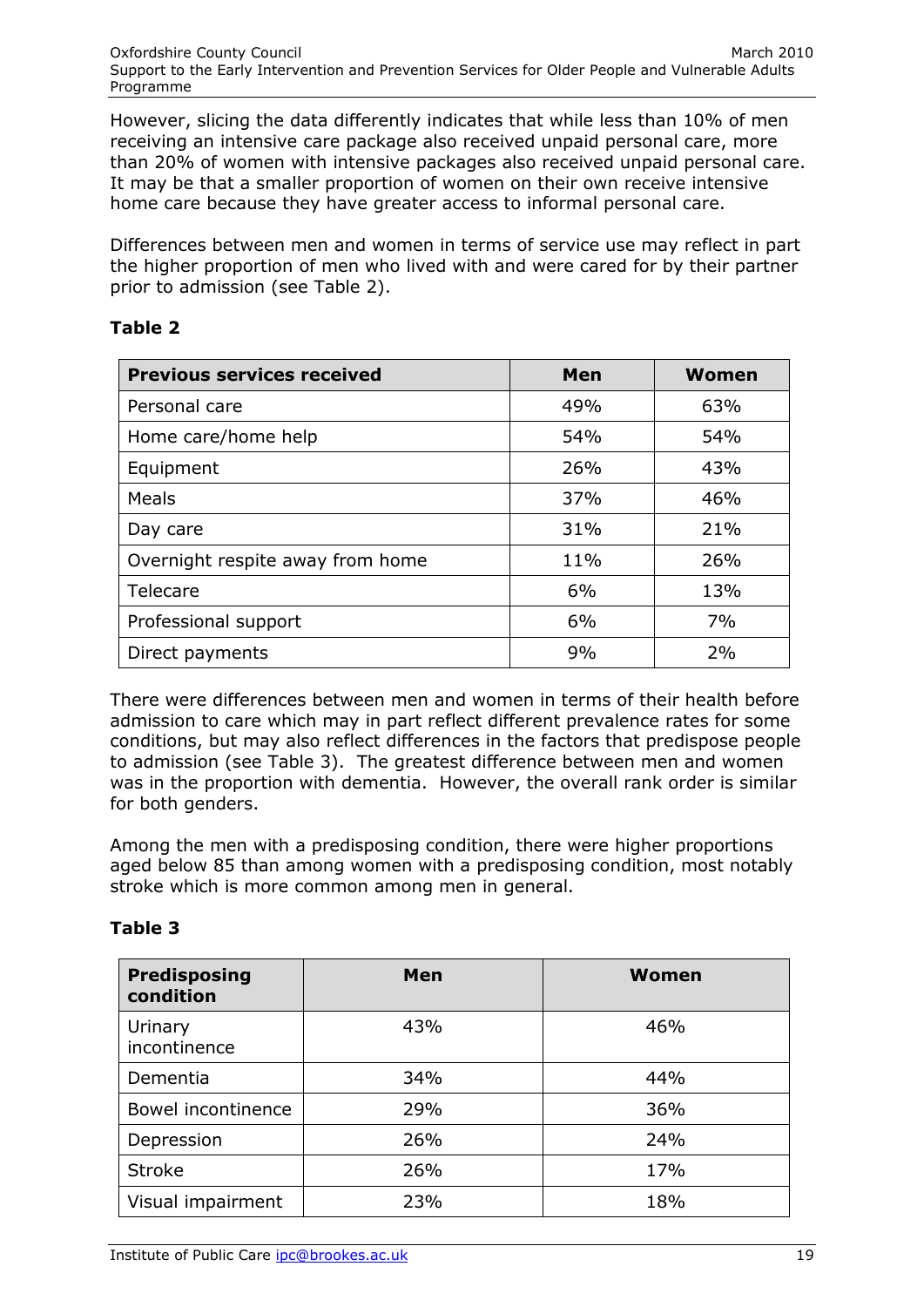| Predisposing<br>condition | Men | Women |
|---------------------------|-----|-------|
| <b>Diabetes</b>           | 23% | 14%   |
| COPD                      | 3%  | 6%    |
| Learning disability       | 3%  | $1\%$ |

Women were more likely than men to have had a fall requiring hospital admission in the last 12 months, although men were more likely than women to have had a fall that did not required hospital admission in the last 12 months.

In terms of mobility, men appeared more mobile than women at admission to care: 20% of men were able to walk without difficulty compared with 13% of women, and only 4% were not able to walk at all compared with 17% of women.

Women were more likely than men to have been admitted directly from hospital (64% compared with 51%) and to have been in hospital before in the last 12 months (21% compared with 11%), but less likely to have received intermediate care (10% compared with 20%) and (in the 35 cases where information was recorded) less likely to have been in hospital for 8 weeks or more prior to admission (33% compared with 67%).

#### **8.2 People who live alone**

This section and the following ones present the findings of the file audit analysed by two key variables, specifically: people who live alone and area.

People who live alone were (not surprisingly) less likely to have an unpaid carer than those who live with a partner or other family members (77% compared with 88%) prior to admission. Less than four-fifths (79%) of people on their own received unpaid help with daily tasks compared with 93% of those who live with others. The difference was most marked in terms of personal care: 15% of people who lived alone had unpaid help with personal care compared with 59% of those who lived with others before going into care. This indicates the important role of unpaid resident carers in providing personal care. Thus, better and/or increased support to resident carers to provide care may play a critical role in delaying or preventing admission to care. However, the death or illness of a carer was not a major factor in the 12 months prior to admission.

Correspondingly, people who lived alone receive more formal care services: 90% were helped to live at home compared with 71% of those who lived with others; and 62% received intensive home care compared with 34% of those living with others before admission to care.

Apart from respite care, older people on their own were much more likely to have received different formal care services than people who lived with a partner or other family members (see Table 4).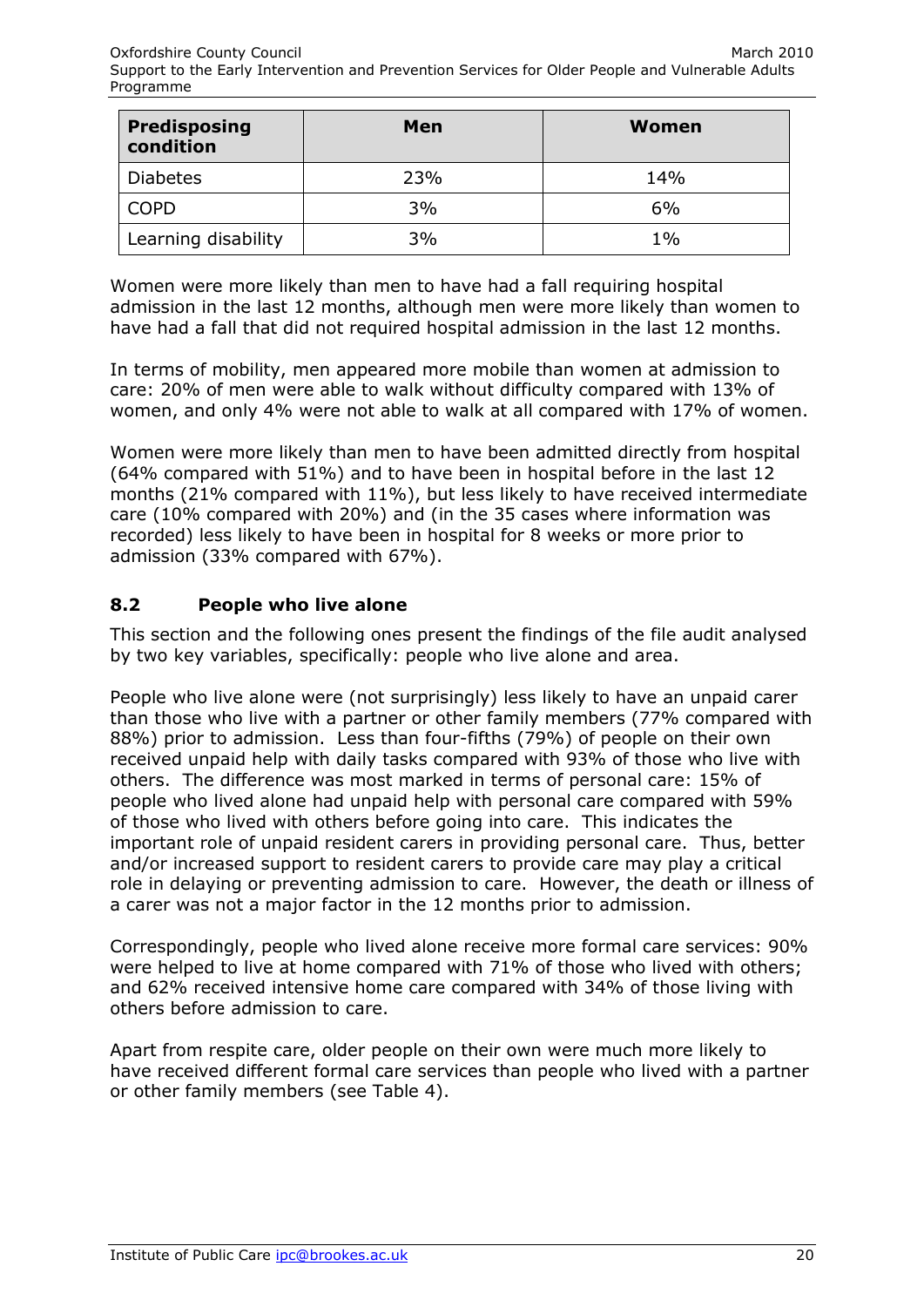#### **Table 4**

| <b>Previous services received</b> | <b>Lived alone</b> | <b>Lived with others</b> |
|-----------------------------------|--------------------|--------------------------|
| Personal care                     | 70%                | 46%                      |
| Home care/home help               | 62%                | 49%                      |
| Equipment                         | 44%                | 33%                      |
| Meals                             | 59%                | 24%                      |
| Day care                          | 21%                | 24%                      |
| Overnight respite away from home  | 15%                | 32%                      |
| Telecare                          | 12%                | 7%                       |
| Professional support              | 8%                 | 7%                       |
| Direct payments                   | 3%                 | 7%                       |

Older people on their own were much more likely to have been admitted from hospital (73% compared with 46% of those living with others), but less likely to have been in intermediate care (12% compared with 17% of those living with others). More investigation needs to be done on the provision of intermediate care. If further investigation confirms this finding, there may be scope to reduce admissions to care of people on their own by providing more support to enable them to return home after time in hospital.

There was little noticeable difference between these two groups in terms of whether or not they had been in hospital prior to admission in the last 12 months, or been in hospital for 8 weeks or more prior to admission to care.

Table 5 indicates the lower prevalence of a number of predisposing conditions among those living alone and suggests that they are going into care with a lower level of health need, at least with respect to incontinence and depression.

| <b>Predisposing</b><br>condition | <b>Lived alone</b> | <b>Lived with others</b> |
|----------------------------------|--------------------|--------------------------|
| Urinary<br>incontinence          | 42%                | 51%                      |
| Dementia                         | 42%                | 41%                      |
| Bowel incontinence               | 32%                | 44%                      |
| Depression                       | 25%                | 32%                      |
| <b>Stroke</b>                    | 21%                | 22%                      |
| Visual impairment                | 21%                | 20%                      |
| <b>Diabetes</b>                  | 16%                | 20%                      |
| <b>COPD</b>                      | 5%                 | 7%                       |

#### **Table 5**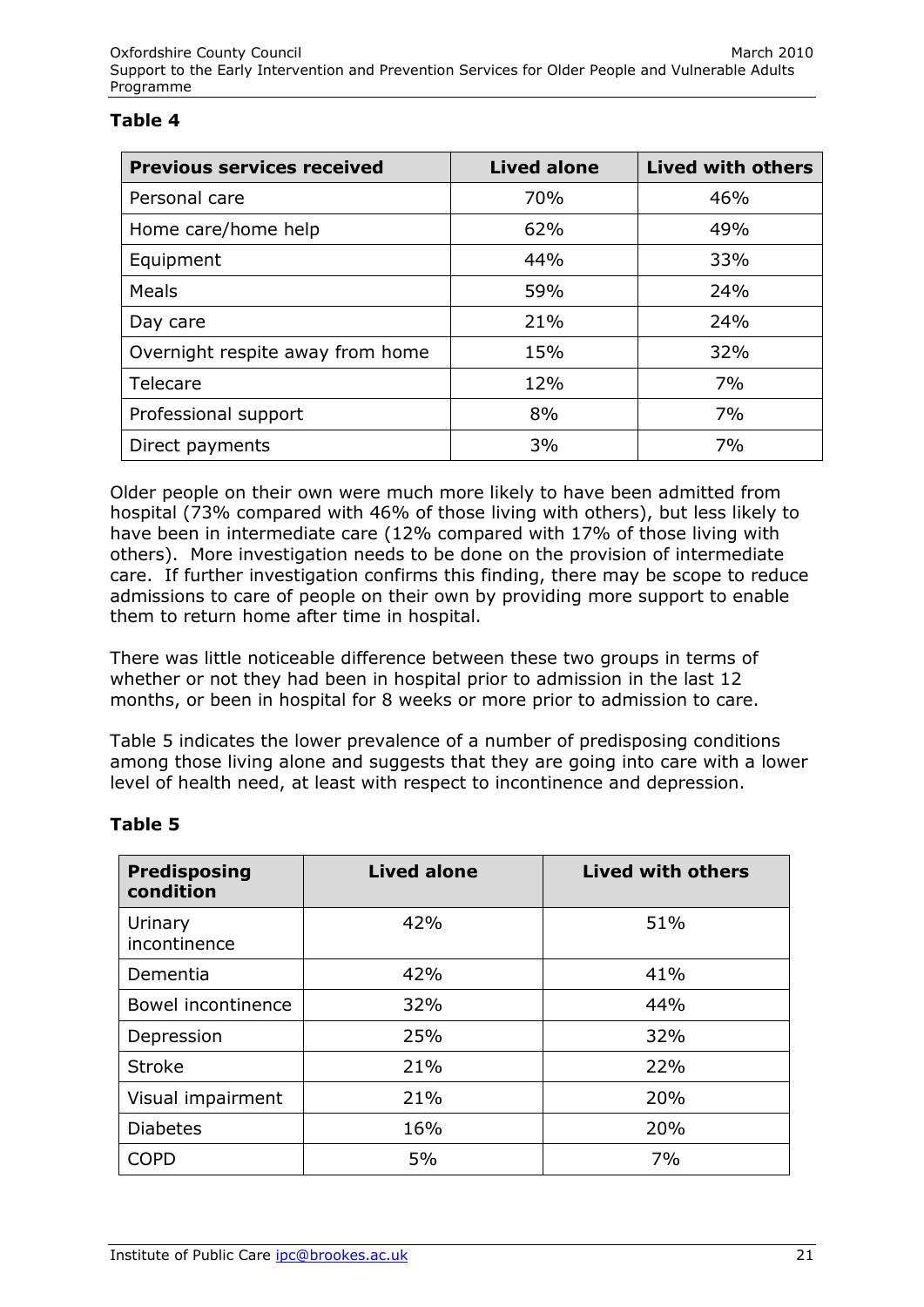In terms of mobility, people who lived alone prior to admission, appear to have had better mobility than those who lived with others: 90% of people on their own were able to walk *even* if it was with difficulty, compared with 81% of those living with others.

People on their own appear more than twice as likely to have had a fall requiring hospital treatment in the last 12 months, prior to going into care, than other older people (33% compared with 15%). This may reflect the concerns of nonresident informal carers about the risks of future falls which was highlighted in the interviews.

Other noticeable differences between people living alone and others were that those on their own were less likely to have lost their informal carer in the last 12 months (5% compared with 17%); and also less likely to have family living locally (30% compared with 49%). People living on their own also went into care at a slightly later *(sic)* age than those living with others: 62% of people on their own had gone into care at age 85 or above compared with 56% of those living with others.

However, while 69% of people living alone were admitted to nursing care home, 94% of those who were married or living with a partner went into a nursing care home. The numbers are small, but this appears to indicate that people who live with a partner are likely to manage to live independently until they require nursing care.

The majority of the older people interviewed had been living on their own prior to admission, and all except one went into residential care from hospital. In the majority of cases where someone had been living alone prior to admission to care, this was since being bereaved. All those covered by the interviews were receiving varying levels of formal care prior to admission, and most had had informal carers, usually daughters.

#### **8.3 Geographical difference**

Roughly equal numbers of older people were admitted to care from West Oxfordshire (55) and Oxford City (60). For the analysis of area, the nine admissions from South Oxfordshire were excluded. There were differences in both the profile of the older people going into care and their use of services between the two areas. For example, the profile of older people going into care is slightly younger in the City compared with West Oxfordshire (45% of people admitted to care from the City were under 85 years old compared with 38% of those from West Oxfordshire).

Overall, older people in West Oxfordshire appeared to be receiving more formal care services *and* more informal care than older people in the City prior to admission (see Table 6). Differences in the proportions receiving a meals service and telecare services are most striking, especially as the telecare visiting service is available in the City but not in West Oxfordshire. In West Oxfordshire, 55% had received intensive home care compared with 45% in the City, prior to going into care; 82% had received help to live at home in West Oxfordshire compared with 85% in the City.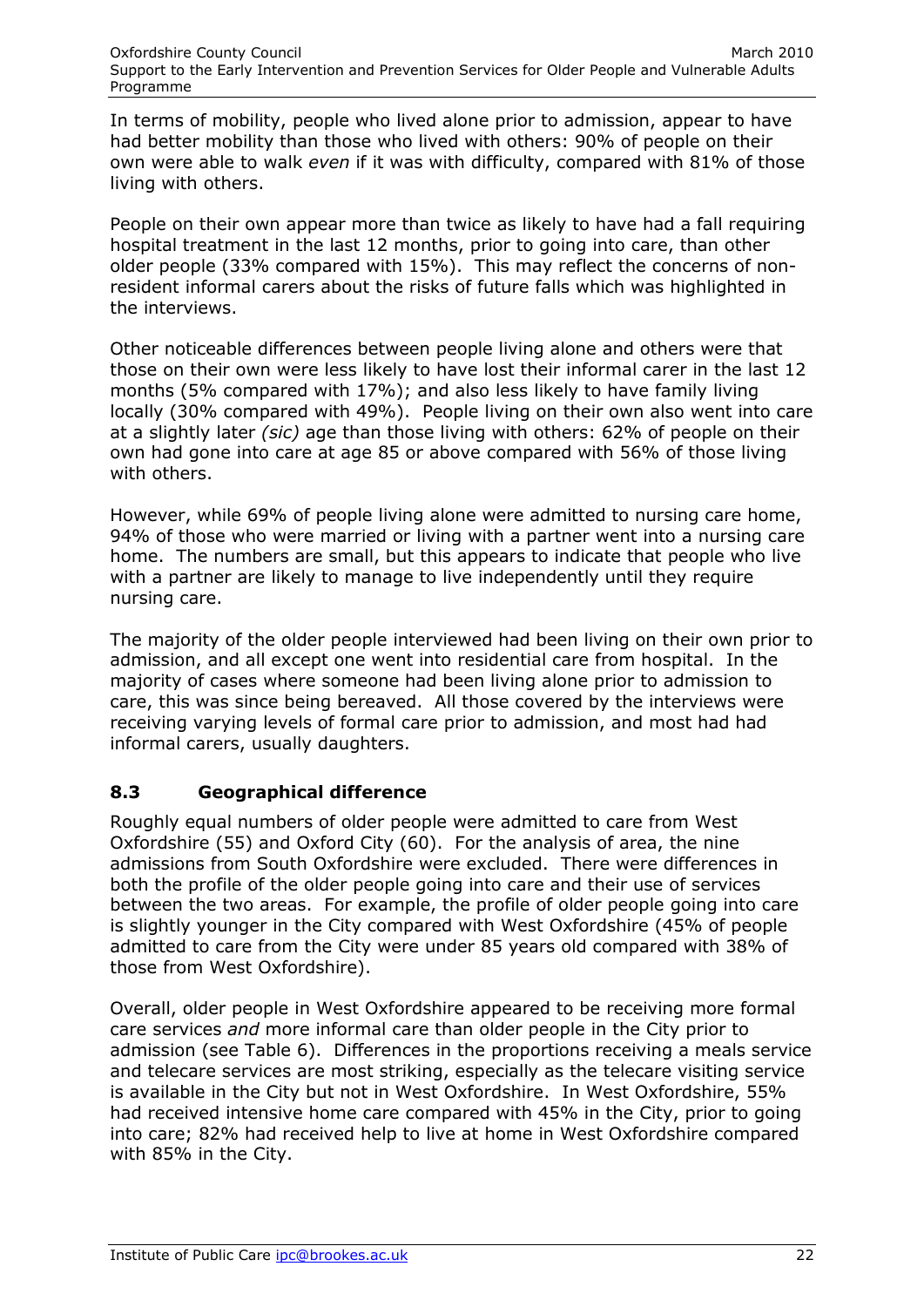#### **Table 6**

| <b>Previous services received</b> | <b>West Oxon</b> | <b>City</b> |
|-----------------------------------|------------------|-------------|
| Personal care                     | 67%              | 57%         |
| Home care/home help               | 53%              | 55%         |
| Equipment                         | 31%              | 38%         |
| Meals                             | 56%              | 37%         |
| Day care                          | 24%              | 27%         |
| Overnight respite away from home  | 24%              | 20%         |
| Telecare                          | 22%              | 2%          |
| Professional support              | 13%              | 3%          |
| Direct payments                   | 2%               | 3%          |

In West Oxfordshire, 84% of people had an unpaid carer compared with 73% in the City: 89% received help with daily tasks and 38% had help with personal care compared with 75% receiving help with daily tasks and 22% help with personal care in the City.

For some health conditions, the proportions were similar in both West Oxfordshire and the City, but there were some significant differences in terms of depression, incontinence and visual impairment (see Table 7). With the exception of dementia, there were higher levels of ill-health among the people in West Oxfordshire who were admitted to a care home than in the City.

#### **Table 7**

| <b>Predisposing</b><br>condition | <b>West Oxon</b> | <b>City</b> |
|----------------------------------|------------------|-------------|
| Urinary<br>incontinence          | 56%              | 35%         |
| Dementia                         | 38%              | 42%         |
| Bowel incontinence               | 40%              | 28%         |
| Depression                       | 36%              | 15%         |
| <b>Stroke</b>                    | 24%              | 15%         |
| Visual impairment                | 36%              | 7%          |
| <b>Diabetes</b>                  | 18%              | 17%         |
| <b>COPD</b>                      | 7%               | 5%          |

Older people admitted to care in West Oxfordshire also appeared to have lower levels of mobility than those in the City: 16% could not walk compared with 9% in the City.

The use of health services by older people prior to admission to care appears lower in West Oxfordshire than in the City: 44% had spent more than 8 weeks in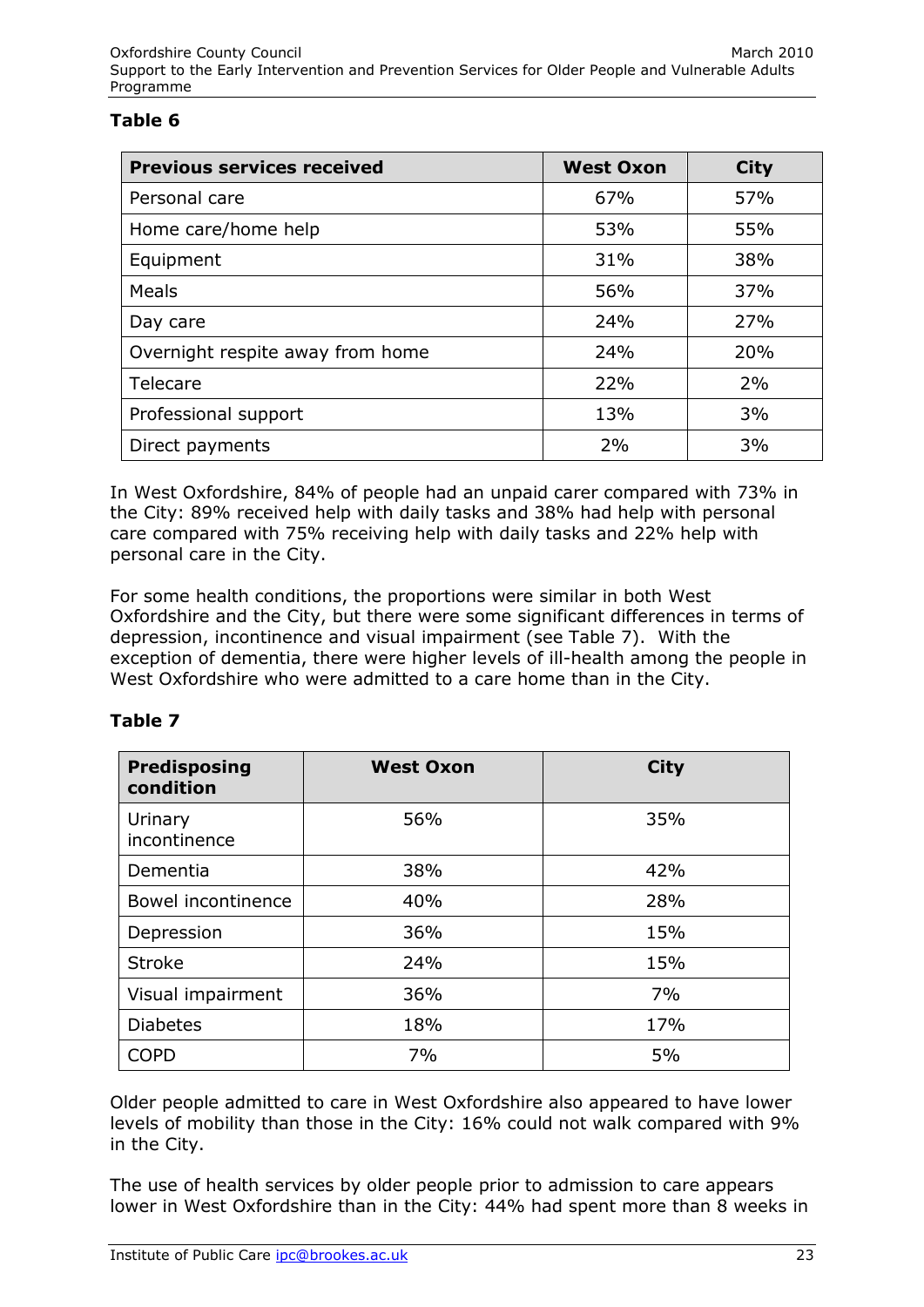hospital prior to going into care compared with 50% in the City; 11% had been in hospital in the last 12 months compared with 22% in the City; and 18% had had a fall requiring hospital admission in the last 12 months compared with 33% in the City. This may partly reflect the proximity and accessibility of health services in the two areas, as well as differences in the kind of provision available.

Older people in the City were more likely to have been admitted directly from hospital (65% compared with 56% in West Oxfordshire); but less likely to have received intermediate care (8% compared with 18% in West Oxfordshire).

Overall, people in West Oxfordshire experienced worse health prior to admission to care than in the City, had received more social care and informal care, and made less call on acute NHS services. Clearly there are marked differences between the two areas. This variation is puzzling, it may reflect different recording practices, but equally it may indicate different thresholds for admission to a care home in the two areas, with a higher level of need required in West Oxfordshire.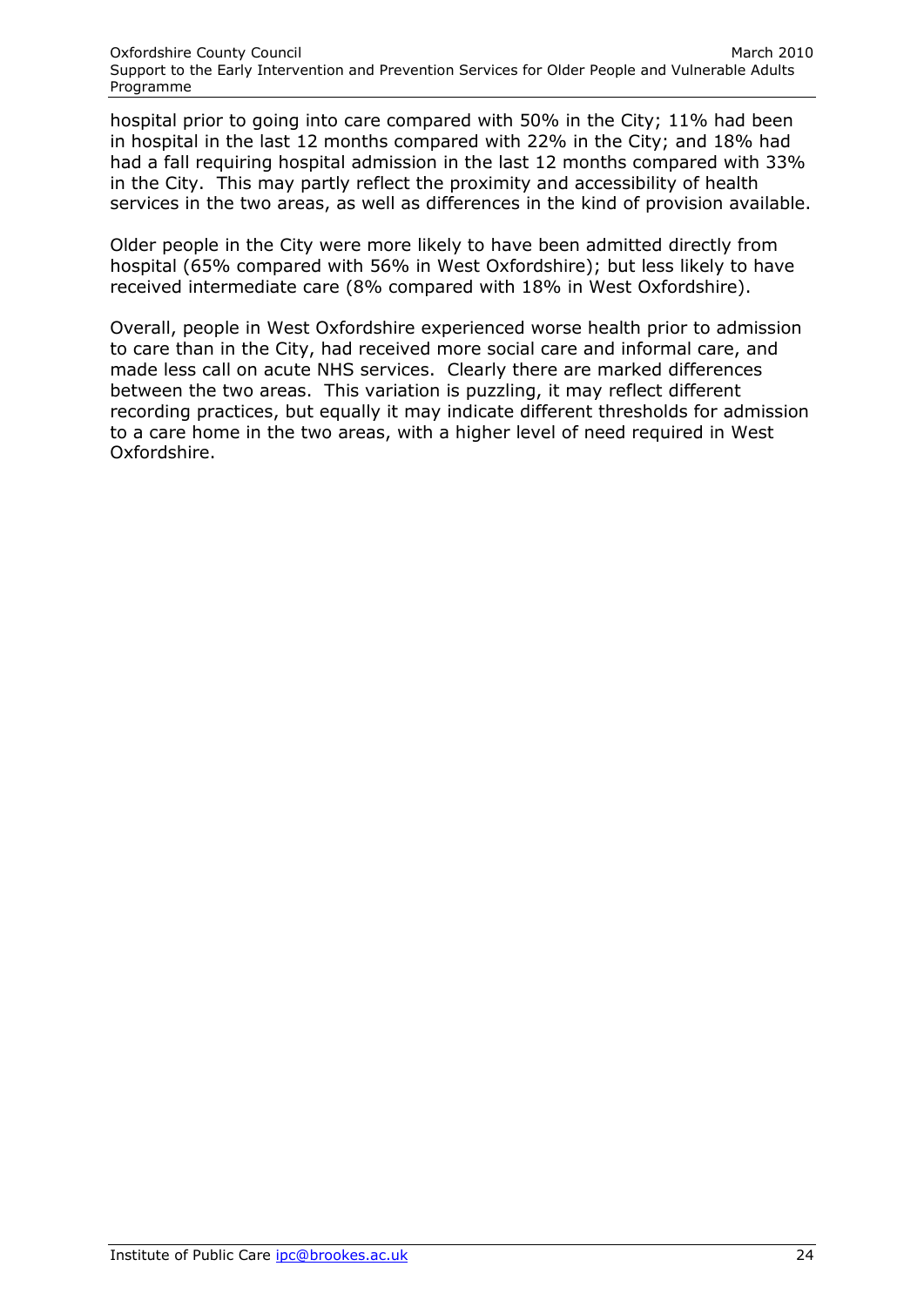# **9 Conclusion**

#### **9.1 Characteristics**

All the older people covered by the interviews had followed fairly complex pathways into care. 84% of those admitted to care homes in 2008-2009 were already known to social care services and receiving a service. However, 50% were not getting an intensive care package. This was confirmed by the interviews.

Key characteristics identified were the proportion of women (71%), people who live alone (64%), aged 85 and over (58%), with difficulty in walking (56%), urinary incontinence (45%), bowel incontinence (34%), dementia (40%), experiencing a fall in the last 12 months (41%) and admitted from hospital  $(61\%)$ .

There were variations between men and women in the file audit data: men received fewer formal care services than women, eg, personal care (49% compared with 63%); men who lived alone were more likely to receive intensive care than single women; and men were admitted to care homes at a younger age. The figures are potentially contradictory but suggest that informal, mainly female, carers play a key role in supporting older men to live at home and could benefit from more support. They were an important element of the total care provided to people.

There were also marked differences between people who lived alone and those who did not. People living alone received more formal care services than those living with others and went into care with lower rates of ill-health, but at a later age. The data raise questions about whether eligibility criteria are applied differently according to gender and household type.

In many cases deteriorating health and well-being had begun with a stroke or a bereavement. In those cases, where the older person did not have dementia, falls and incontinence or UTIs were recurring themes. Stroke looked to be less common from the file audit although the interviews revealed it as an unrecorded factor which had occurred earlier along some people's care pathway.

Although not available from the file audit, the impression combined with the number of people living alone is that social isolation and depression are underlying conditions influencing progression along the pathway to care.

Inappropriate or inaccessible housing was an issue for more than one quarter of older people admitted to a care home.

All of the three people covered by the interviews with dementia were living alone, but were all receiving support from non-resident family members. Carer's stress was exacerbated by lack of information and appropriate support.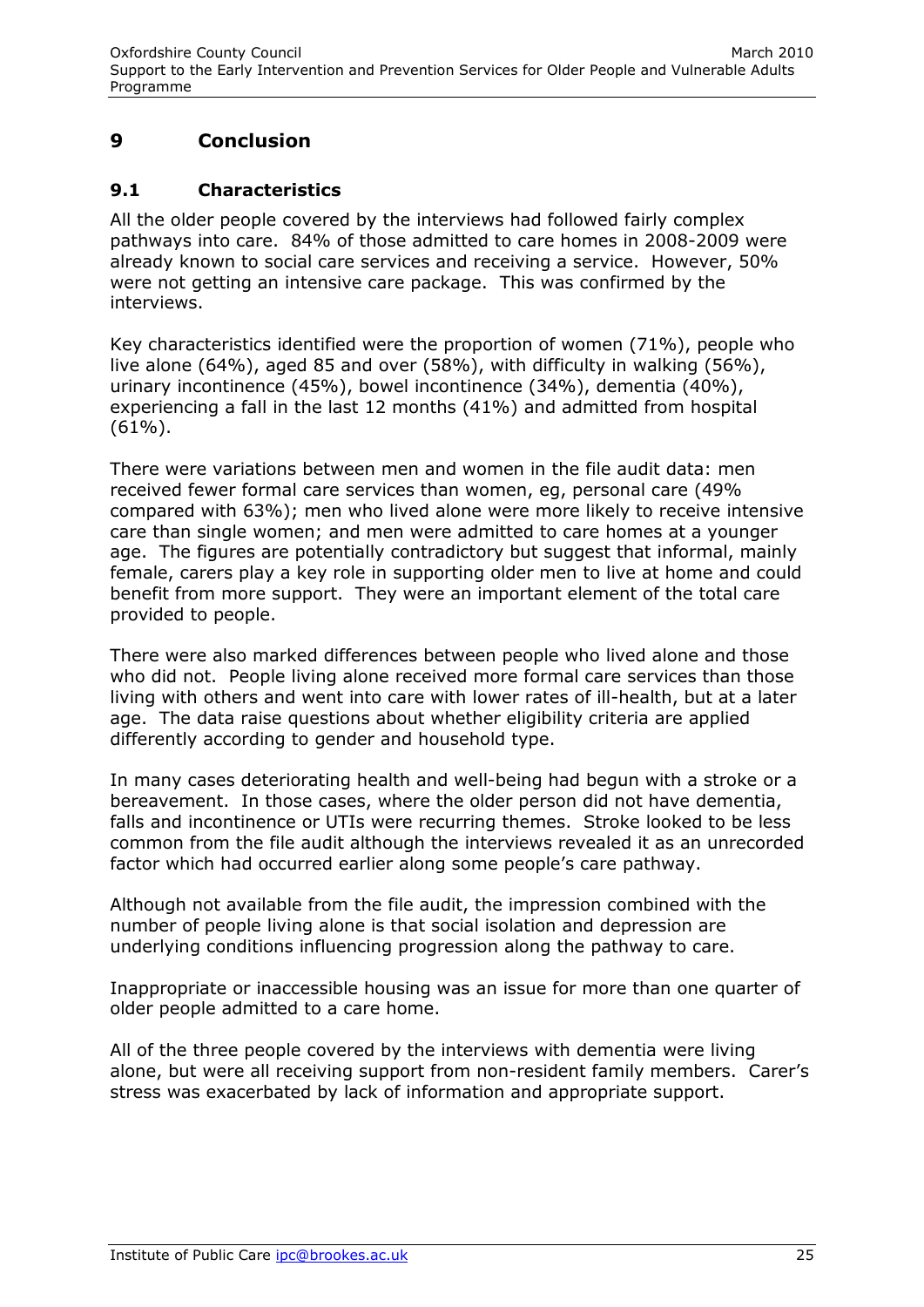#### **9.2 Services**

There was a surprisingly limited take-up of intermediate care and telecare recorded in the social care files.

Investigation of the reasons for the high proportion of admissions from hospital is needed. It may reflect the greater frailty of people going into care homes, or discharge practices, or some other factor in operation. For example, 73% of people living alone were admitted from hospital compared with 46% of those living with others.

Falls, incontinence and dementia are some of the most common characteristics experienced by those being admitted to a care home. While the falls service was mentioned by some interviewees, there was no mention of the continence service. Services which can reduce falls and fear of falling; and services which can manage or treat incontinence are likely to delay or prevent admission to a care home.

Limited mobility indicates that re-ablement and intensive work to support mobilisation may also help to reduce or delay admission to care homes in Oxfordshire.

The transfer of care from hospital is a concern where people are discharged with medical issues that affect their health and well-being, such as incontinence, that were already present or that developed during the admission, unresolved.

Delays in receiving a service, the shortness of some visits and consistency in who provided care were all negative factors listed by service users.

# **10 Comment**

Overall it may be felt that the decision to admit to a care home is inevitable by the time a service user has reached that point along the care pathway. Indeed, the small sample of older people interviewed mainly felt there was an inevitability about where they had ended up.

However a number of issues stand out from the research which indicates that such a course may not have been inevitable:

- The number of people who were not receiving intensive care prior to admission.
- The limited use and application of specialist services despite the relevance of older people's conditions.
- The lack of earlier follow up to falls and strokes.

Combined with the above is the number of people that suffered from a range of conditions but rarely received a holistic service to address all the factors potentially propelling them towards a high intensity care outcome. Equally, the conclusions underline the inter-relatedness of health and social care, addressing one without the other is unlikely to lead to successful outcomes.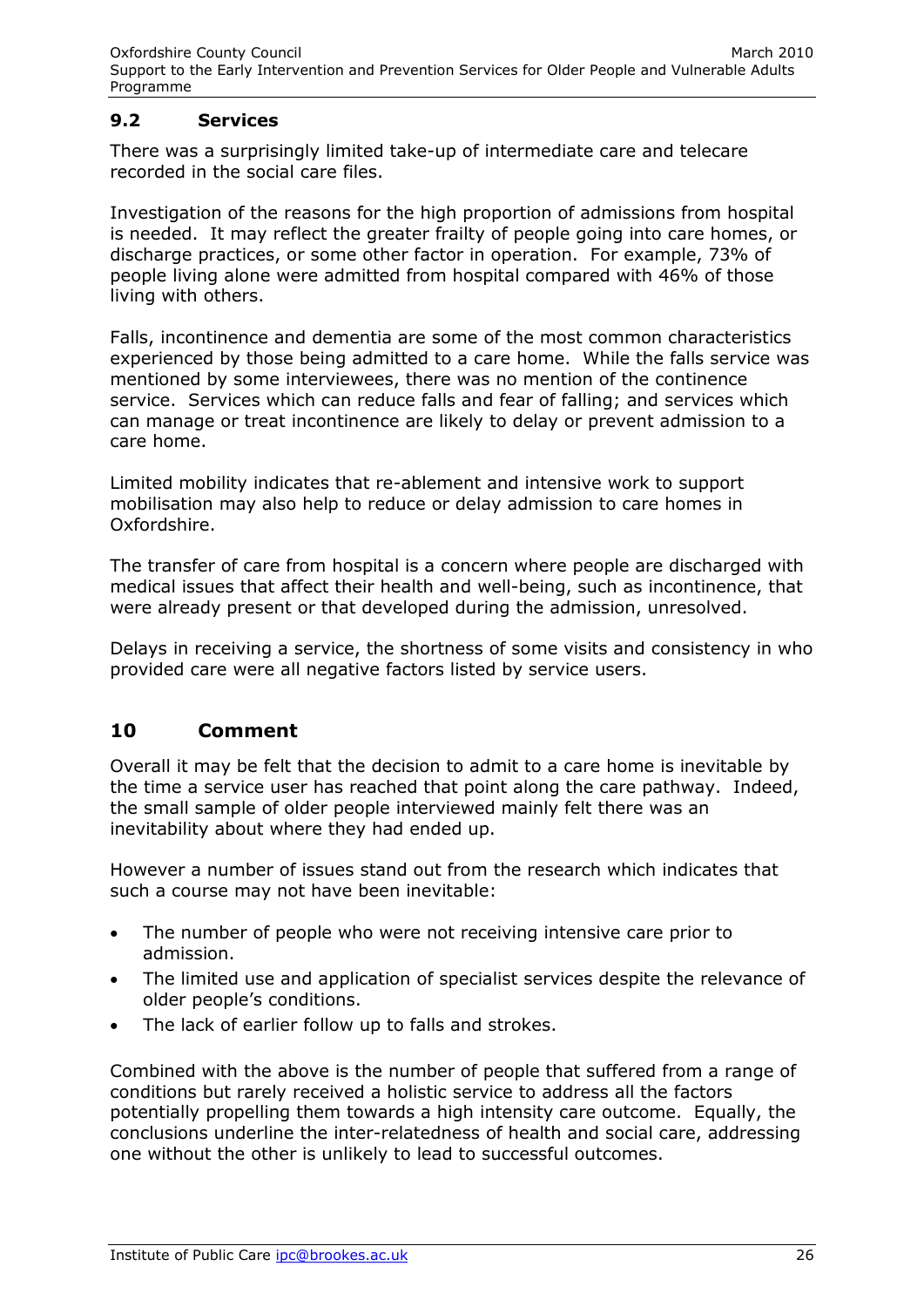In conclusion, the file audit and interviews have provided important information about the care pathways of older people moving into a care home and raised many questions. The results have indicated areas for the development of future services which may help to prevent or delay the admission of older people to a care home.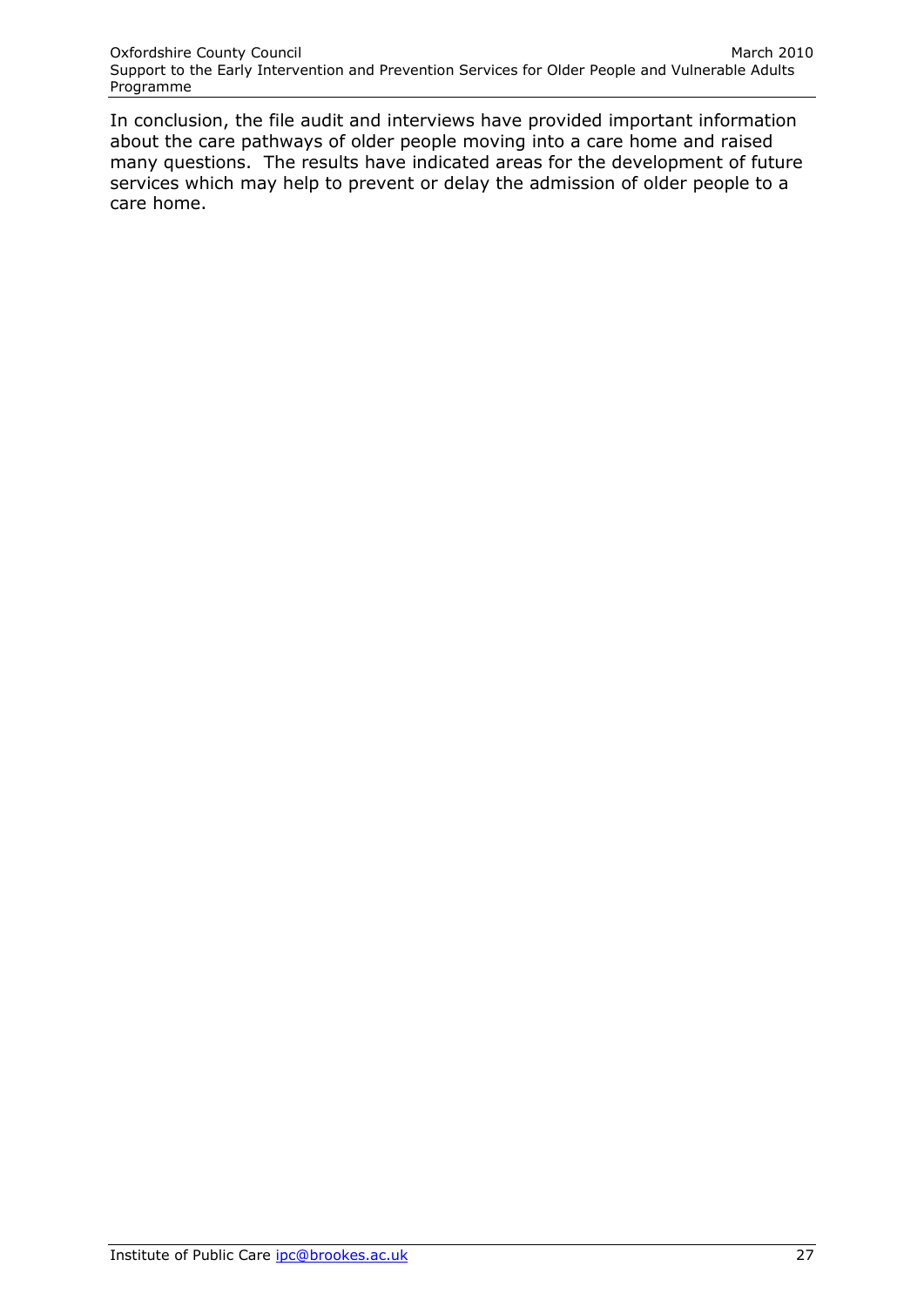# **Appendix A:**

# **Timelines of Individual Pathways to Care**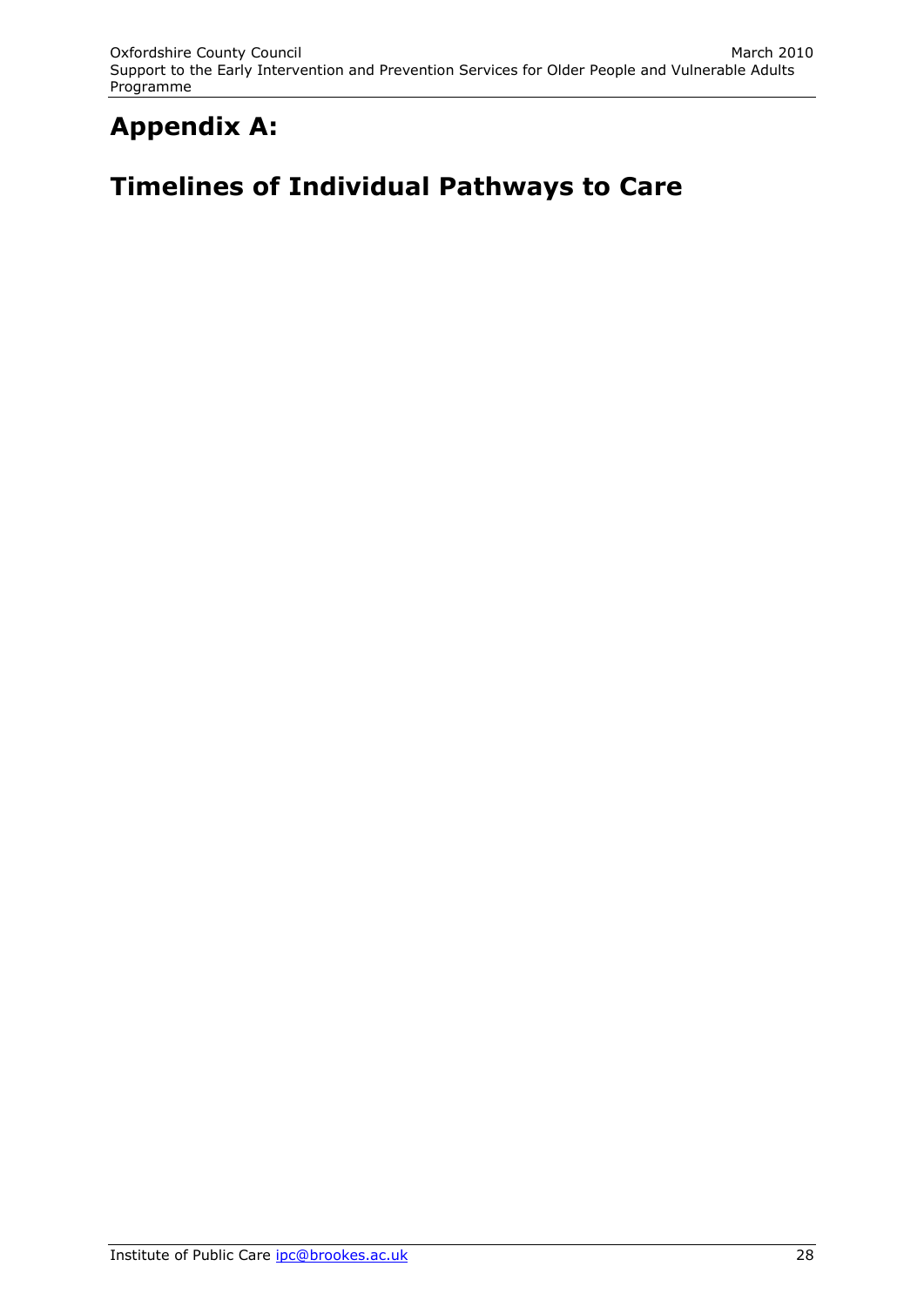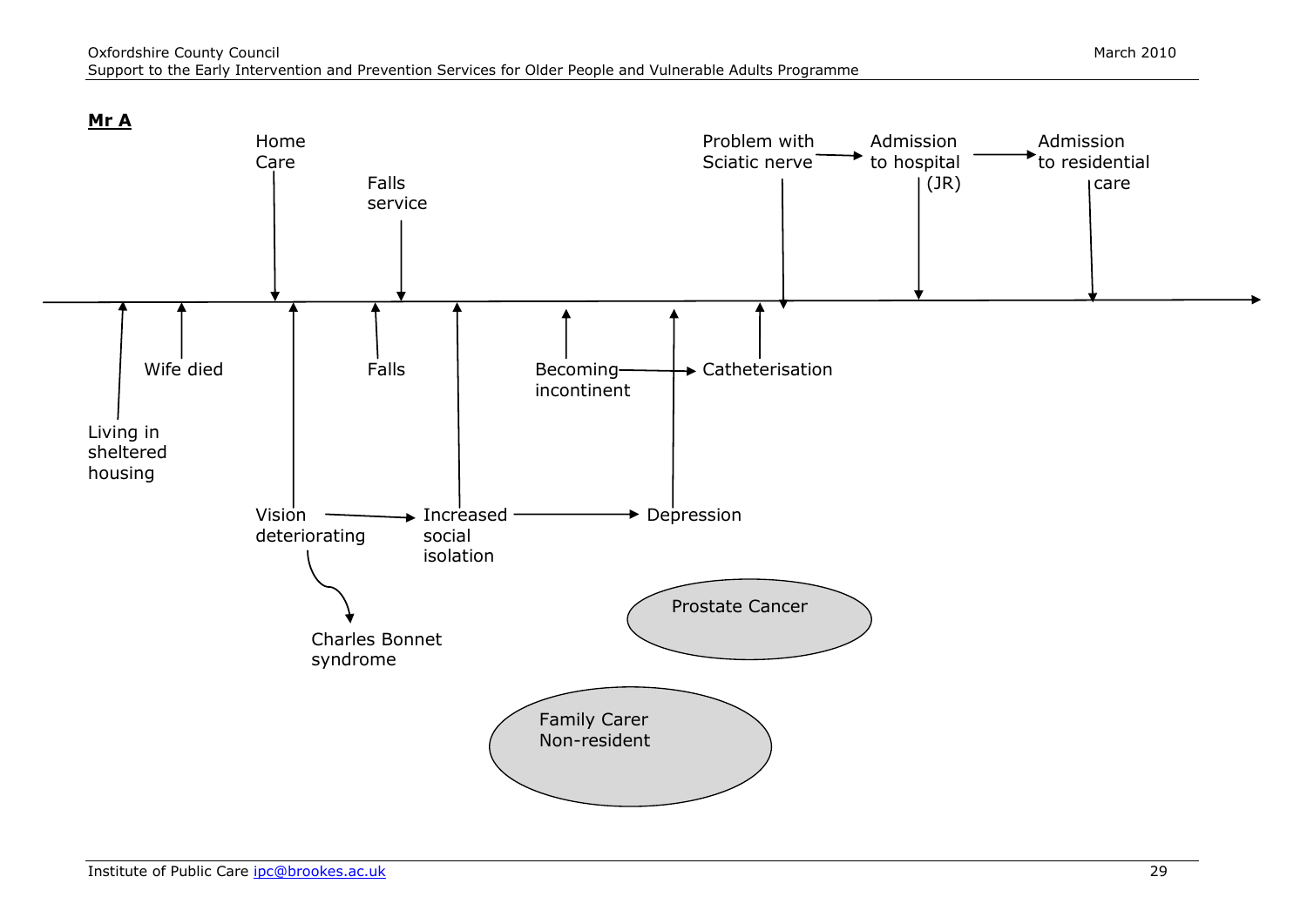#### **Mr B**

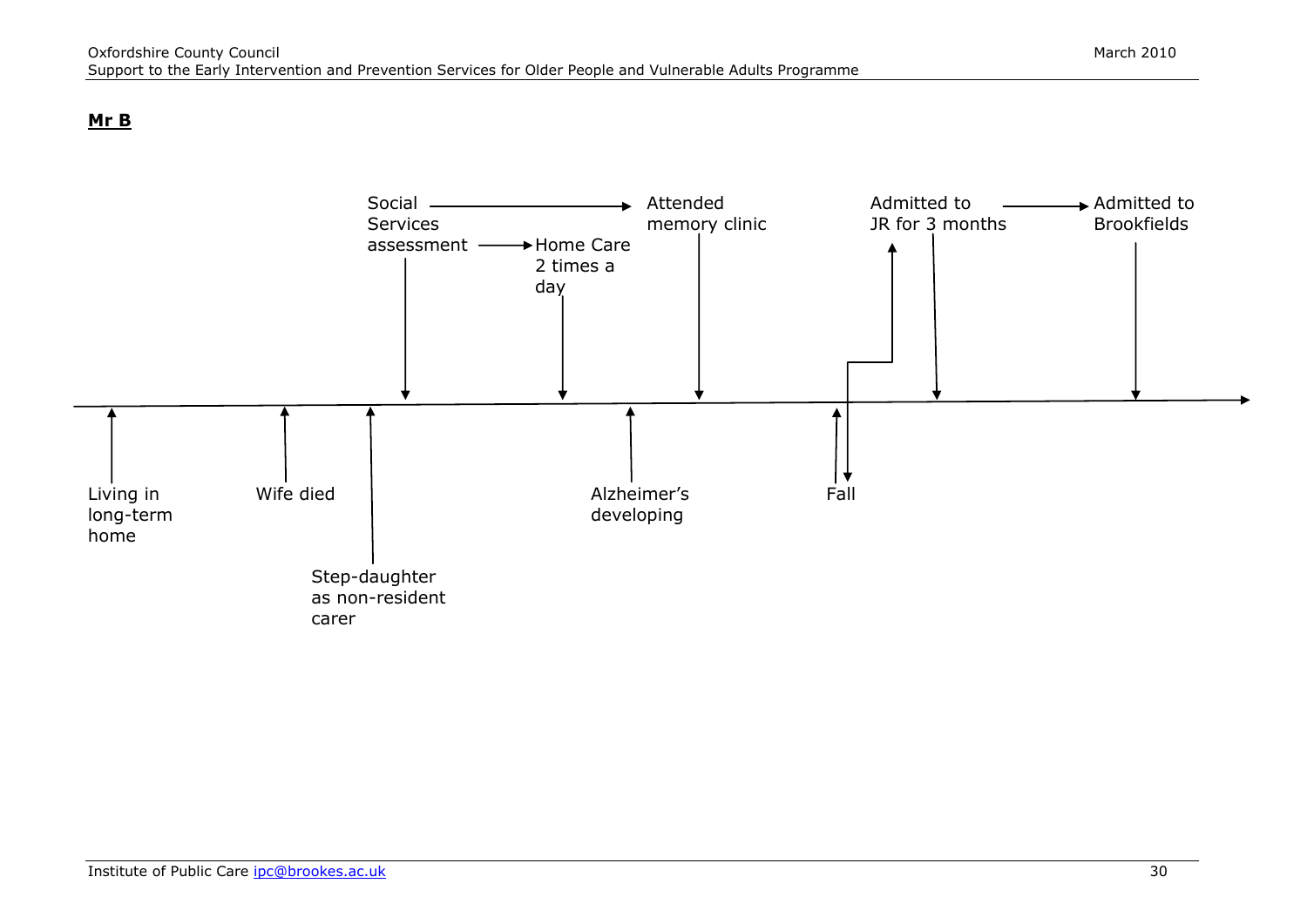#### **Mrs C**

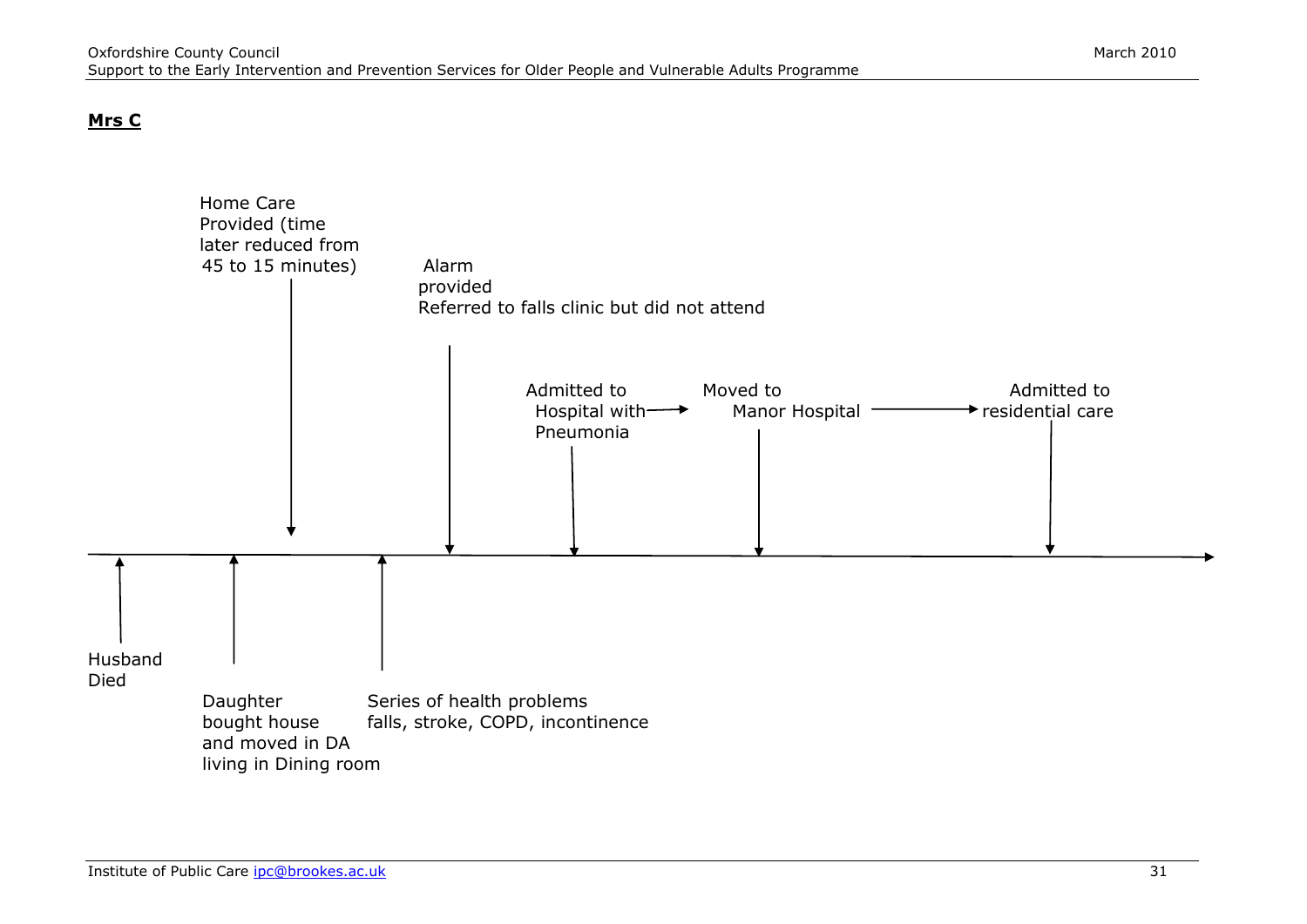#### **Mrs D**



s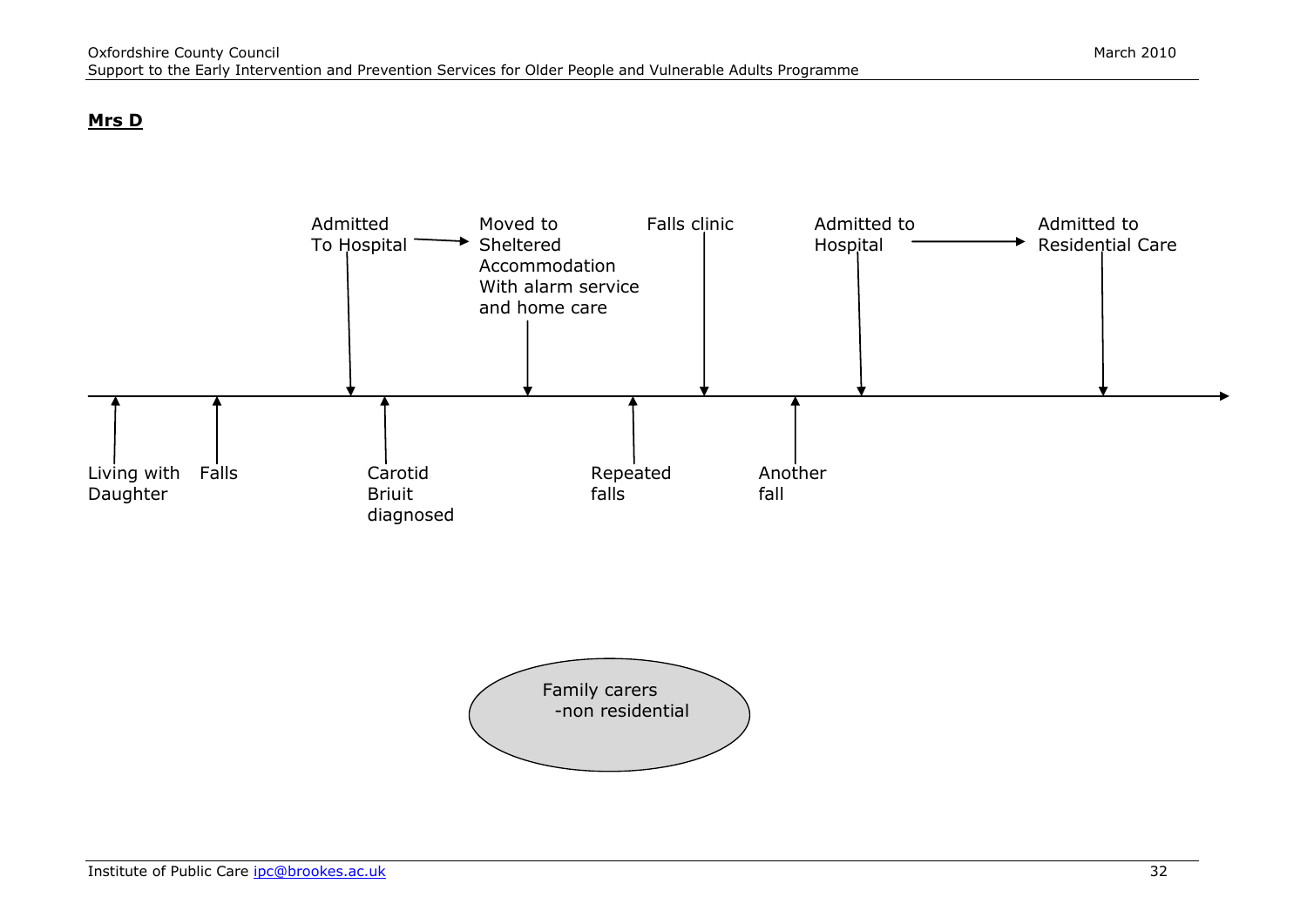#### **Mr E**

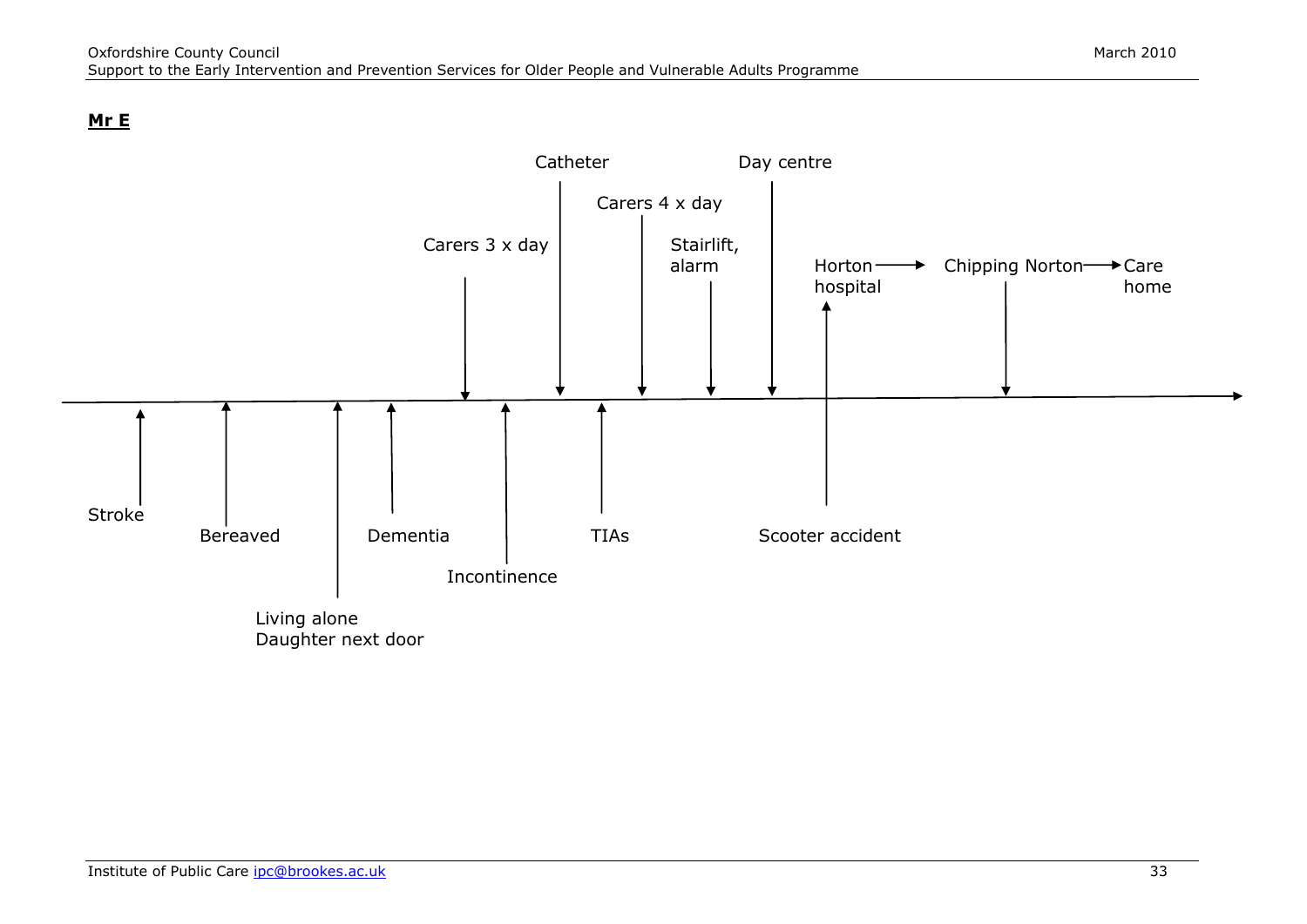#### **Mrs F**

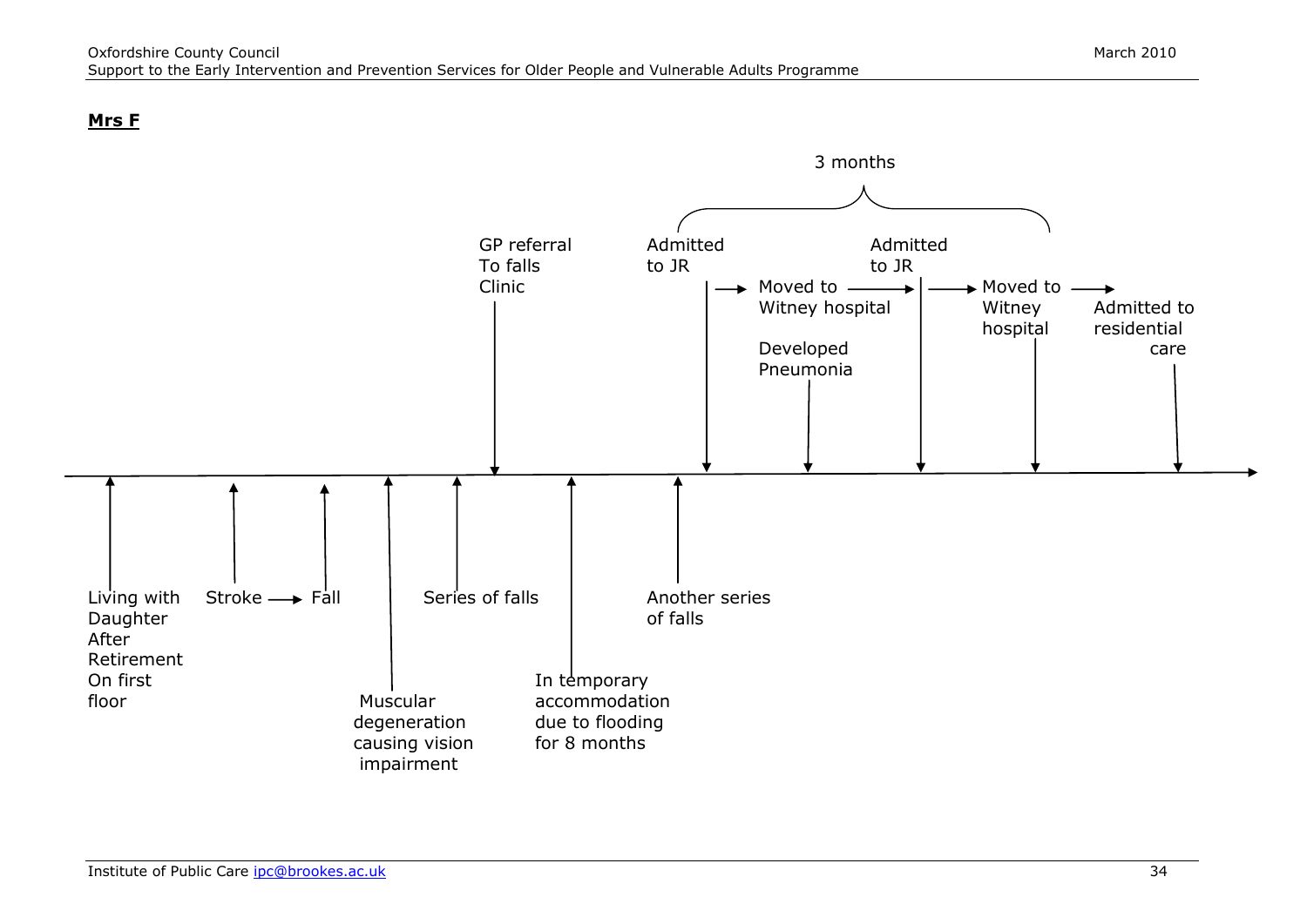#### **Mrs G**

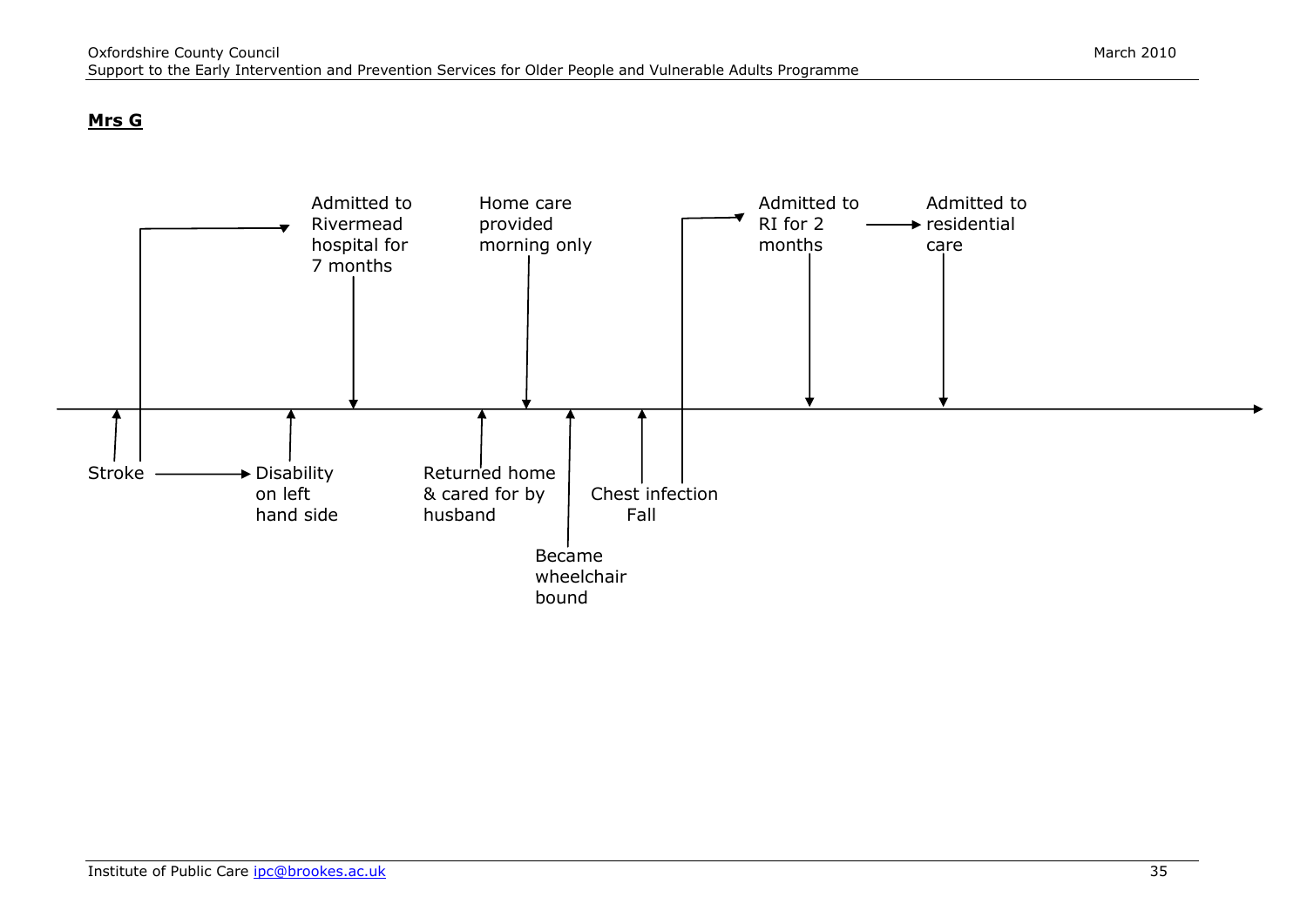